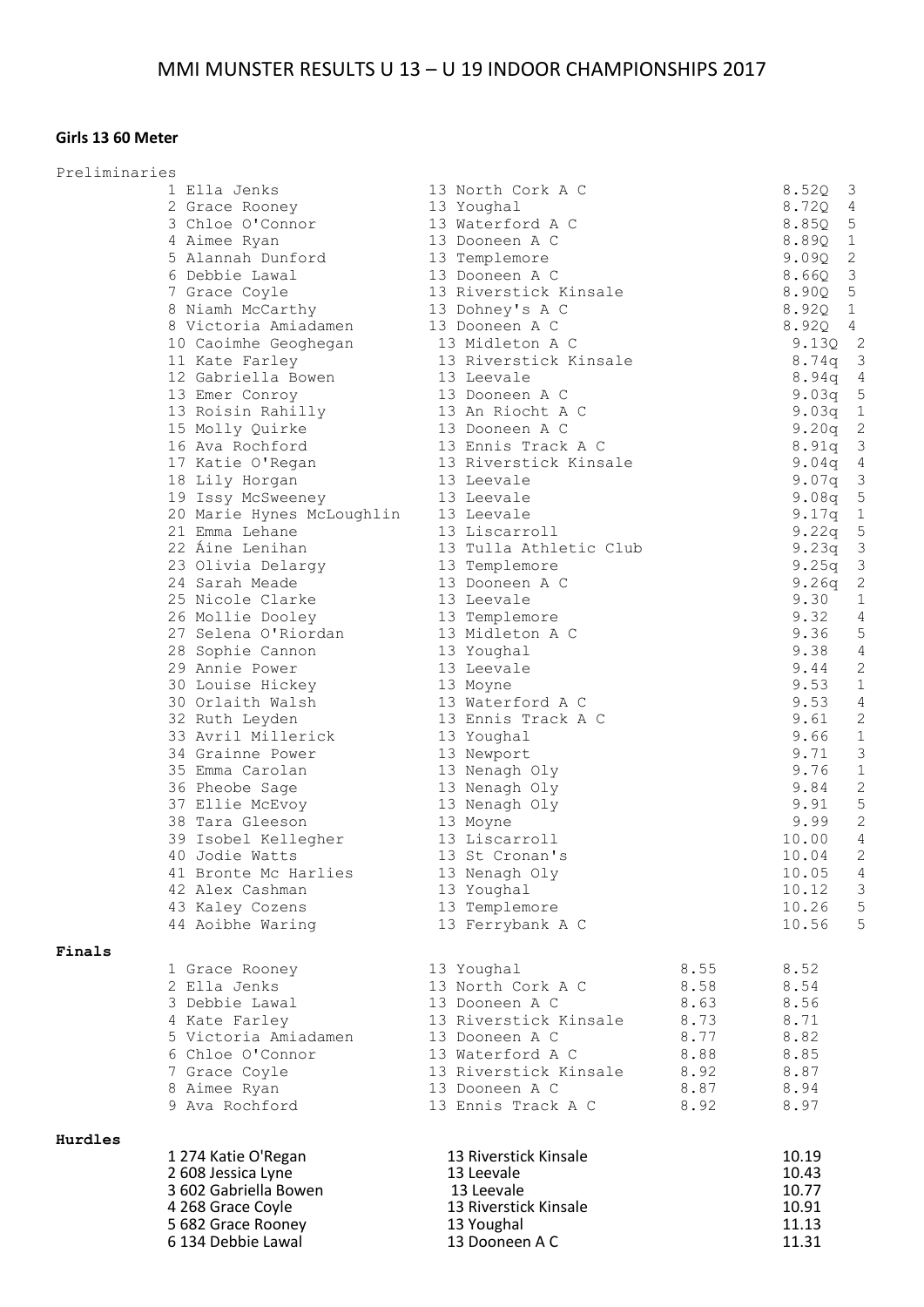|           | 7685 Sophie Cannon                   | 13 Youghal                      | 11.60              |
|-----------|--------------------------------------|---------------------------------|--------------------|
|           | 8 481 Orlaith Walsh                  | 13 Waterford A C                | 11.63              |
|           | 9 161 Aoife O'Shea                   | 13 Carrick on Suir              | 11.64              |
|           | 9 261 Ava Rochford                   | 13 Ennis Track A C              | 11.64              |
|           | 11 554 Kloe Mulcahy                  | 13 Blarney Iniscarra            | 11.67              |
|           | 11 472 Chloe O'Connor                | 13 Waterford A C                | 11.67              |
|           | 11 308 Niamh McCarthy                | 13 Dohney's A C                 | 11.67              |
|           | 14 94 Áine Lenihan                   | 13 Tulla Athletic Club          | 11.87              |
|           | 15 663 Helen Cleere                  | 13 Moyne                        | 11.97              |
|           | 16 611 Kate Naughton                 | 13 Leevale                      | 12.33              |
|           | 17 143 Aimee Ryan                    | 13 Dooneen A C                  | 13.06              |
|           | 18 368 Chloe Carroll                 | 13 Templemore                   | 13.21              |
| 600 Meter |                                      |                                 |                    |
|           | 1 Leah Quane                         | 13 Mooreabby Milers AC          | 1:51.22            |
|           | 2 Niamh McCarthy                     | 13 Dohney's A C                 | 1:51.68            |
|           | 3 Victoria Amiadamen                 | 13 Dooneen A C                  | 1:52.38            |
|           | 4 Caoimhe Cahill                     | 13 St Cronan's                  | 1:54.08            |
|           | 5 Alex Cashman                       | 13 Youghal                      | 1:54.75            |
|           | 6 Sarah Meade                        | 13 Dooneen A C                  | 1:55.05            |
|           | 7 Avril Lillis                       | 13 Ennis Track A C              | 1:55.71            |
|           | 8 Issy McSweeney                     | 13 Leevale                      | 1:56.03            |
|           | 9 Michelle Healy                     | 13 Marian                       | 1:56.28            |
|           | 10 Avril Millerick                   | 13 Youghal                      | 1:57.02            |
|           | 11 Ellen Carey                       | 13 Kilmurry Ibk Nth Cl          | 1:57.14            |
|           | 12 Ruth Leyden                       | 13 Ennis Track A C              | 1:57.23            |
|           | 13 Maria Cagney                      | 13 West Limerick                | 1:58.77            |
|           | 14 Annie Power                       | 13 Leevale                      | 1:58.95            |
|           | 15 Kathryn O'Mahony                  | 13 Carrig na Bhfear             | 1:59.45            |
|           | 16 Emma Lehane                       | 13 Liscarroll                   | 1:59.95            |
|           | 17 Kate Ferncombe                    | 13 Dundrum A C                  | 2:00.90            |
|           | 18 Saoirse Walsh                     | 13 Newport                      | 2:01.12            |
|           | 19 Helen Cleere                      | 13 Moyne                        | 2:01.51            |
|           | 20 Eimear Galvin                     | 13 St Mary's Lk                 | 2:02.30            |
|           | 21 Orla Ryan                         | 13 Dundrum A C                  | 2:02.99            |
|           | 22 Grace Rooney                      | 13 Youghal<br>13 Lios Tuathail  | 2:03.35            |
|           | 23 Rachel Neylon<br>24 Chloe Carroll |                                 | 2:03.40<br>2:03.54 |
|           | 25 Jodie Watts                       | 13 Templemore<br>13 St Cronan's | 2:04.38            |
|           | 26 Julianne Deegan                   | 13 Dooneen A C                  | 2:04.85            |
|           | 27 Keisha McCabe                     | 13 Templemore                   | 2:04.86            |
|           | 28 Laura Southern                    | 13 Dooneen A C                  | 2:06.03            |
|           | 29 Ruby Mulholland                   | 13 Emerald                      | 2:06.68            |
|           | 30 Orlaith Walsh                     | 13 Waterford A C                | 2:08.19            |
|           | 31 Isobel Kellegher                  | 13 Liscarroll                   | 2:08.36            |
|           | 32 Bronte Mc Harlies                 | 13 Nenagh Oly                   | 2:08.72            |
|           | 33 Etain O'Callaghan                 | 13 Lios Tuathail                | 2:10.75            |
|           | 34 Grace Coyle                       | 13 Riverstick Kinsale           | 2:11.04            |
|           | 35 Neasa Ni Lachtnain                | 13 Ennis Track A C              | 2:11.07            |
|           | 36 Caoimhe O'Donoghue                | 13 Riverstick Kinsale           | 2:11.25            |
|           | 37 Eabha Mansfield                   | 13 Carrick on Suir              | 2:11.33            |
|           | 38 Claire Power                      | 13 North Cork A C               | 2:11.82            |
|           | 39 Bronagh O'Shaughne                | 13 Togher                       | 2:12.65            |
|           | 40 Sarah O'Regan                     | 13 Carrick on Suir              | 2:16.82            |
|           | 41 Tara Gleeson                      | 13 Moyne                        | 2:17.67            |
|           | 42 Ellen Meehan                      | 13 North Cork A C               | 2:17.91            |
|           | 43 Brooke Considine                  | 13 Emerald                      | 2:36.97            |
| Long Jump |                                      |                                 |                    |
|           | 1 Katie O'Regan                      | 13 Riverstick Kinsale           | 4.60m              |
|           | 2 Grace Coyle                        | 13 Riverstick Kinsale           | 4.47m              |
|           | 3 Grace Rooney                       | 13 Youghal                      | 4.31m              |
|           | 4 Ava Rochford                       | 13 Ennis Track A C              | 4.28m              |
|           | 5 Niamh McCarthy                     | 13 Dohney's A C                 | 4.16m              |
|           | 6 Emer Conroy                        | 13 Dooneen A C                  | 4.14m              |
|           | 7 Emma O'Neill                       | 13 Carrick on Suir              | 4.10m              |
|           | 8 Anna Foley                         | 13 Carrick on Suir              | 3.96m              |
|           | 9 Selena O'Riordan                   | 13 Midleton A C                 | 3.95m              |
|           | 10 Alannah Dunford                   | 13 Templemore                   | 3.92m              |
|           |                                      |                                 |                    |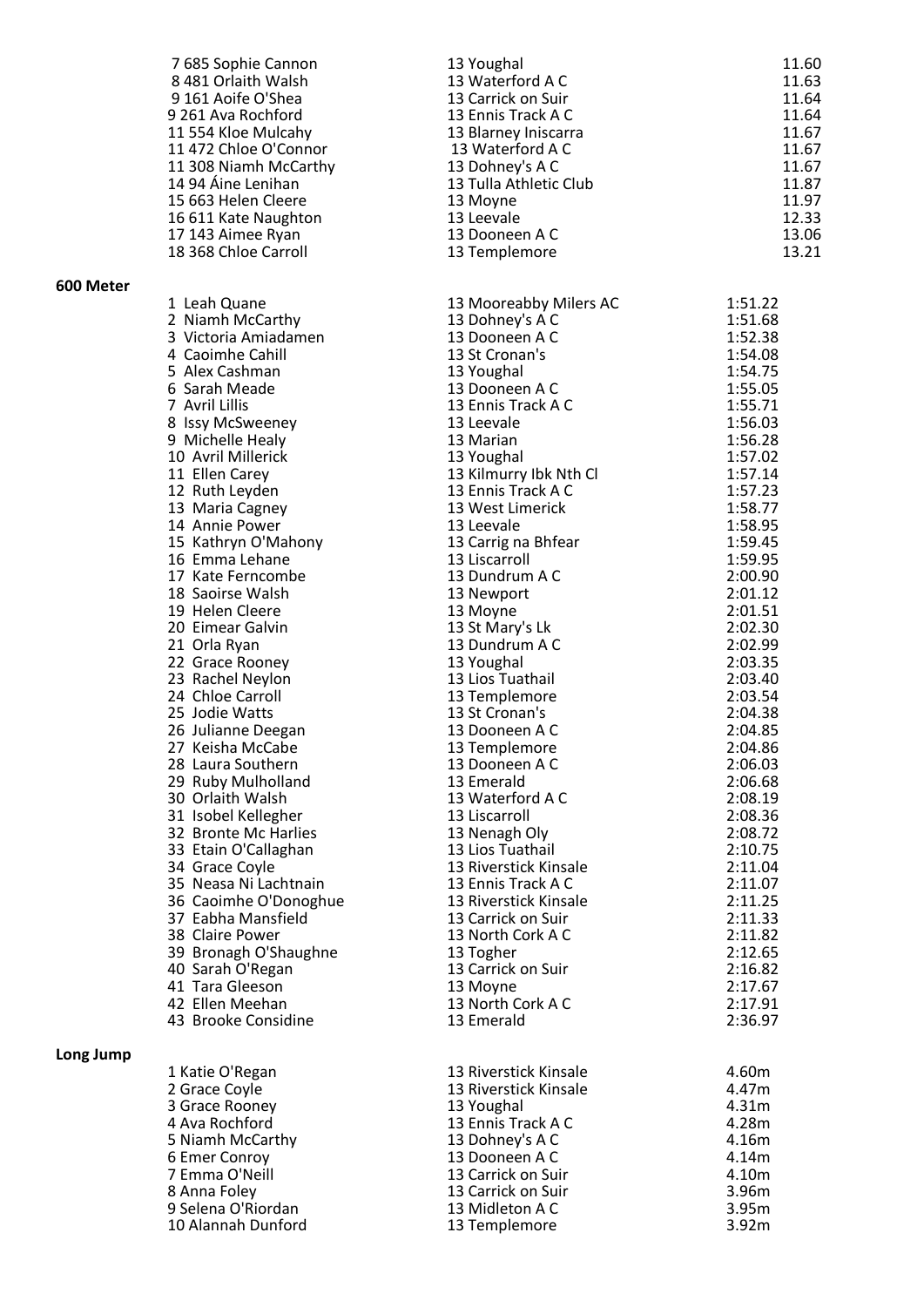| 11 Chloe O'Connor     | 13 Waterford A C       | 3.89m             |
|-----------------------|------------------------|-------------------|
| 12 Sophie Cannon      | 13 Youghal             | 3.88m             |
| 13 Caoimhe O'Donoghue | 13 Riverstick Kinsale  | 3.86m             |
| 14 Gabriella Bowen    | 13 Leevale             | 3.85m             |
| 15 Molly Quirke       | 13 Dooneen A C         | 3.84m             |
| 16 Caoimhe Geoghegan  | 13 Midleton A C        | 3.83m             |
| 17 Áine Lenihan       | 13 Tulla Athletic Club | 3.78m             |
| 17 Mollie Dooley      | 13 Templemore          | 3.78m             |
| 19 Eimear Clune       | 13 St Cronan's         | 3.66m             |
| 20 Tara Gleeson       | 13 Moyne               | 3.62m             |
| 21 Louise Hickey      | 13 Moyne               | 3.60m             |
| 22 Helen Cleere       | 13 Moyne               | 3.59m             |
| 23 Aoife O'Shea       | 13 Carrick on Suir     | 3.51 <sub>m</sub> |
| 24 Jodie Watts        | 13 St Cronan's         | 3.50m             |
| 25 Orlaith Walsh      | 13 Waterford A C       | 3.40m             |
| 26 Chloe Carroll      | 13 Templemore          | 3.38m             |
| 27 Siofra O'Brien     | 13 Midleton A C        | 3.23m             |
| 28 Bronte Mc Harlies  | 13 Nenagh Oly          | 3.18m             |
| 29 Olivia Delargy     | 13 Templemore          | 3.09 <sub>m</sub> |
| 30 Lucy Fitzgerald    | 13 Borrisokane         | 2.94m             |
|                       |                        |                   |

## **High Jump**

**Shot 2kg**

|                 | 1 Ava Rochford          | 13 Ennis Track A C  | 1.50mM            |
|-----------------|-------------------------|---------------------|-------------------|
|                 | 2 Sophie Cannon         | 13 Youghal          | 1.41 <sub>m</sub> |
|                 | 3 Jessica Lyne          | 13 Leevale          | 1.38m             |
|                 | 4 Emer Conroy           | 13 Dooneen A C      | 1.35m             |
|                 | 5 Eimear Clune          | 13 St Cronan's      | 1.33m             |
|                 | 6 Caoimhe Cahill        | 13 St Cronan's      | J1.33m            |
|                 | 7 Grace Rooney          | 13 Youghal          | J1.33m            |
|                 | 8 Ruth Leyden           | 13 Ennis Track A C  | 1.30m             |
|                 | 9 Áine Hallahan         | 13 Midleton A C     | 1.25m             |
|                 | 9 Olivia Delargy        | 13 Templemore       | 1.25m             |
|                 | 9 Helen Cleere          | 13 Moyne            | 1.25m             |
|                 | 12 Kate Naughton        | 13 Leevale          | 1.20 <sub>m</sub> |
|                 | 12 Louise Hickey        | 13 Moyne            | 1.20m             |
|                 | 12 Neasa Ni Lachtnain   | 13 Ennis Track A C  | 1.20m             |
|                 | 12 Aimee Ryan           | 13 Dooneen A C      | 1.20m             |
|                 | 12 Ellie McEvoy         | 13 Nenagh Oly       | 1.20m             |
|                 | 12 Alannah Dunford      | 13 Templemore       | 1.20m             |
|                 | 18 Molly Quirke         | 13 Dooneen A C      | 1.15m             |
|                 | 19 Siofra O'Brien       | 13 Midleton A C     | 1.10m             |
|                 | 19 Tara Gleeson         | 13 Moyne            | 1.10m             |
|                 | 21 Mollie Dooley        | 13 Templemore       | 1.05m             |
| <b>Shot 2kg</b> |                         |                     |                   |
|                 | 1 Ava Rochford          | 13 Ennis Track A C  | 10.78m            |
|                 | 2 Emma Carolan          | 13 Nenagh Oly       | 9.35m             |
|                 | 3 Kotryna Pacewisakeite | 13 Fanahan McSweene | 8.88m             |
|                 | 4 Niamh McCarthy        | 13 Dohney's A C     | 8.15m             |
|                 | 5 Aisling Maloney       | 13 Ennis Track A C  | 7.61m             |
|                 | 6 Kaley Cozens          | 13 Templemore       | 7.60m             |
|                 | 7 Kate Naughton         | 13 Leevale          | 7.51m             |
|                 | 8 Aoibhe Waring         | 13 Ferrybank A C    | 7.28m             |
|                 | 9 Avril Lillis          | 13 Ennis Track A C  | 7.03m             |
|                 | 10 Caoimhe Geoghegan    | 13 Midleton A C     | 6.68m             |
|                 | 11 Alex Cashman         | 13 Youghal          | 6.67m             |
|                 | 12 Selena O'Riordan     | 13 Midleton A C     | 6.65m             |
|                 | 13 Chloe O'Connor       | 13 Waterford A C    | 6.62m             |
|                 | 14 Nicole Clarke        | 13 Leevale          | 6.49m             |
|                 | 15 Debbie Lawal         | 13 Dooneen A C      | 6.47m             |
|                 | 16 Grace Rooney         | 13 Youghal          | 6.43m             |
|                 | 17 Eimear Galvin        | 13 St Mary's Lk     | 6.37m             |
|                 | 18 Ellie McEvoy         | 13 Nenagh Oly       | 6.25m             |
|                 |                         |                     |                   |

19 Molly Quirke **13 Dooneen A C** 6.20m 20 Louise Hickey **13 Moyne 13 Moyne** 6.17m 21 Gabriella Bowen **13 Leevale 13 Leevale 13 Leevale 13 Leevale** 22 Aimee Ryan 13 Dooneen A C 5.55m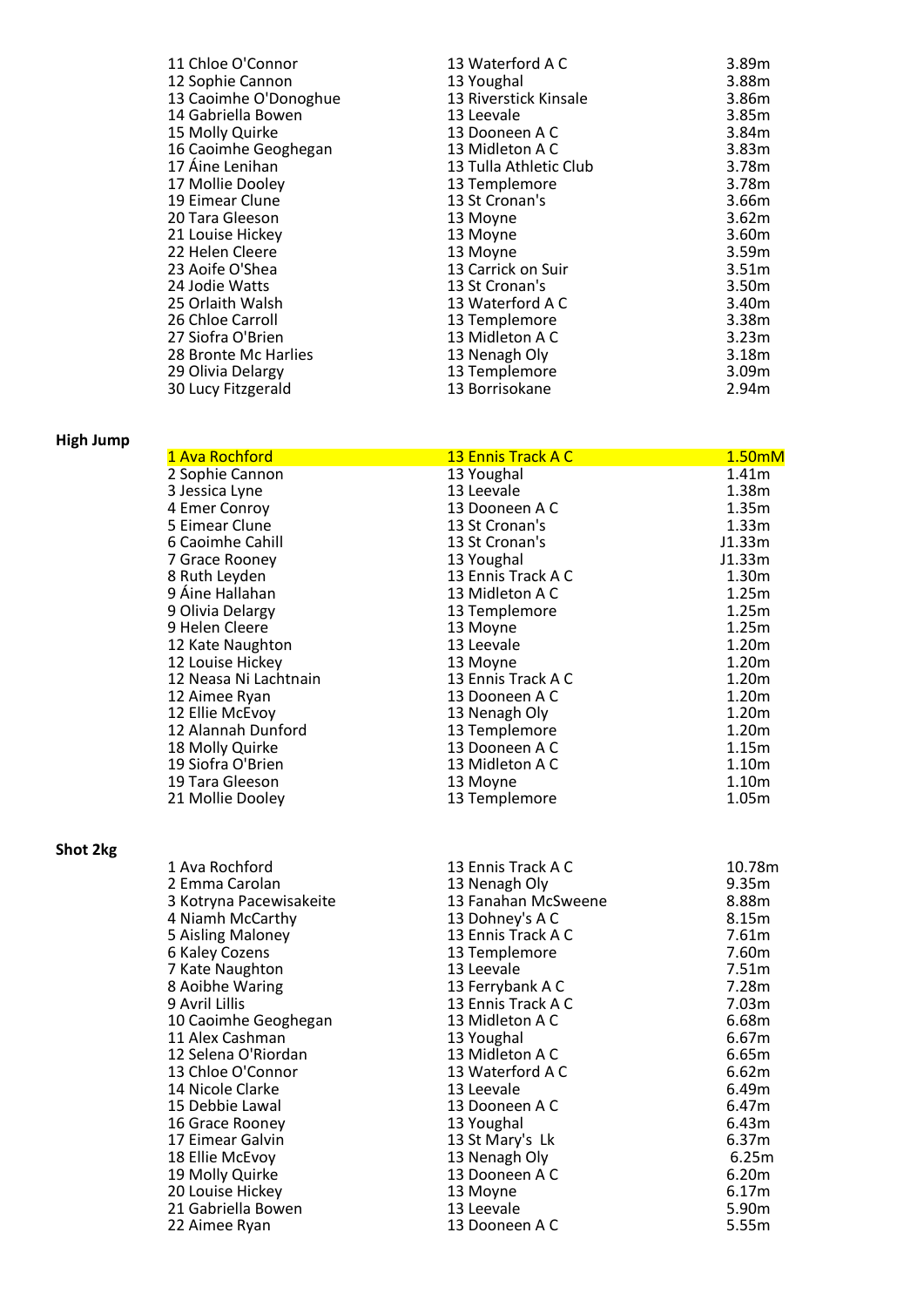| 23 Avril Millerick |
|--------------------|
| 24 Siofra O'Brien  |
| 25 Tara Gleeson    |

#### **Girls 14 60 Meter**

**Hurdles** 

| 23 Avril Millerick | 13 Youghal      | 5.41m |
|--------------------|-----------------|-------|
| 24 Siofra O'Brien  | 13 Midleton A C | 5.18m |
| 25 Tara Gleeson    | 13 Moyne        | 4.74m |

|       | 1 Ella Scott       | 14 Leevale         | 8.25  |
|-------|--------------------|--------------------|-------|
|       | 2 Lucy-May Sleeman | 14 Leevale         | 8.43  |
|       | 3 Laura Frawley    | 14 St Mary's Lk    | 8.45  |
|       | 4 Emma Moroney     | 14 St Mary's Lk    | 8.48  |
|       | 5 Aoife Neville    | 14 Emerald         | 8.68  |
|       | 6 Maeve O'Neill    | 14 Dohney's A C    | 8.91  |
|       | 7 Lauren Sheils    | 14 Ferrybank A C   | 9.00  |
|       | 8 Maria Campbell   | 14 Dooneen A C     | 9.04  |
| rdles |                    |                    |       |
|       | 1 Ella Scott       | 14 Leevale         | 9.36  |
|       | 2 Laura Frawley    | 14 St Mary's Lk    | 9.64  |
|       | 3 Lorna O'Shea     | 14 Carrick on Suir | 10.00 |
|       | 4 Lucy-May Sleeman | 14 Leevale         | 10.04 |
|       | 5 Katie Nolke      | 14 Ferrybank A C   | 10.07 |
|       | 6 Maria Campbell   | 14 Dooneen A C     | 10.12 |
|       | 7 Emma Moroney     | 14 St Mary's Lk    | 10.46 |
|       | 8 Vanessa Frawley  | 14 Ballymore Cobh  | 10.65 |
|       | 9 Jodie McGrath    | 14 Nenagh Oly      | 11.15 |
|       | 10 Erin Hanrahan   | 14 Carrick on Suir | 11.78 |
|       |                    |                    |       |

#### **800 Meter**

| 1 Maeve O'Neill           | 14 Dohney's A C    | 2:23.61 |
|---------------------------|--------------------|---------|
| 2 Sarah Butler            | 14 Dooneen A C     | 2:28.77 |
| 3 Neasa NiAinifein        | 14 Ennis Track A C | 2:31.51 |
| 4 Maria Campbell          | 14 Dooneen A C     | 2:34.14 |
| 5 Amelie Malice           | 14 Marian          | 2:35.06 |
| 6 Aoife Redmond           | 14 Ferrybank A C   | 2:41.58 |
| 7 Lorna Ryan              | 14 Dundrum A C     | 2:42.80 |
| 8 Aoife Anderson          | 14 Ennis Track A C | 2:44.08 |
| 9 Aniela Borkowskie Hogan | 14 North Cork A C  | 2:46.64 |
| 10 Orna O'Reilly          | 14 Ferrybank A C   | 2:47.23 |
| 11 Ellen Murphy           | 14 North Cork A C  | 2:48.66 |
| 12 Celine Durand          | 14 Clonmel         | 2:57.35 |
| 13 Caoimhe Gilmartin      | 14 Ballymore Cobh  | 3:03.29 |
| 14 Orla Bennis            | 14 St Mary's Lk    | 3:07.53 |
| 15 Irene Kellegher        | 14 Liscarroll      | 3:21.42 |
|                           |                    |         |

11 Helen Moynihan 14 Leevale 13.41 --- Sarah Butler **14 Dooneen A C** DNF

#### **1000 Meter Race Walk**

| 1 Maeve O'Connor   | 14 Waterford A C       | 5:59.80 |
|--------------------|------------------------|---------|
| 2 Roisin O'Mullane | 14 St Cronan's         | 6:32.52 |
| 3 Ruth O'Regan     | 14 Carrick on Suir     | 6:36.34 |
| 4 Aoibhnait O'Dea  | 14 Kilmurry Ibk Nth Cl | 6:39.44 |

### **Long Jump**

| 1 Laura Frawley       | 14 St Mary's Lk    | 4.94m |
|-----------------------|--------------------|-------|
| 2 Sarah Butler        | 14 Dooneen A C     | 4.36m |
| 3 Lauren Sheils       | 14 Ferrybank A C   | 4.35m |
| 4 Emma Mulcahy        | 14 Nenagh Oly      | 4.34m |
| 5 Ciara O'Mahony      | 14 Leevale         | 4.31m |
| 6 Maeve O'Neill       | 14 Dohney's A C    | 4.30m |
| 7 Lorna O'Shea        | 14 Carrick on Suir | 4.25m |
| 8 Leanne Healy        | 14 Marian          | 4.19m |
| 9 Ellen O'Shaughnessy | 14 Nenagh Oly      | 4.03m |
| 10 Emma Moroney       | 14 St Mary's Lk    | 4.00m |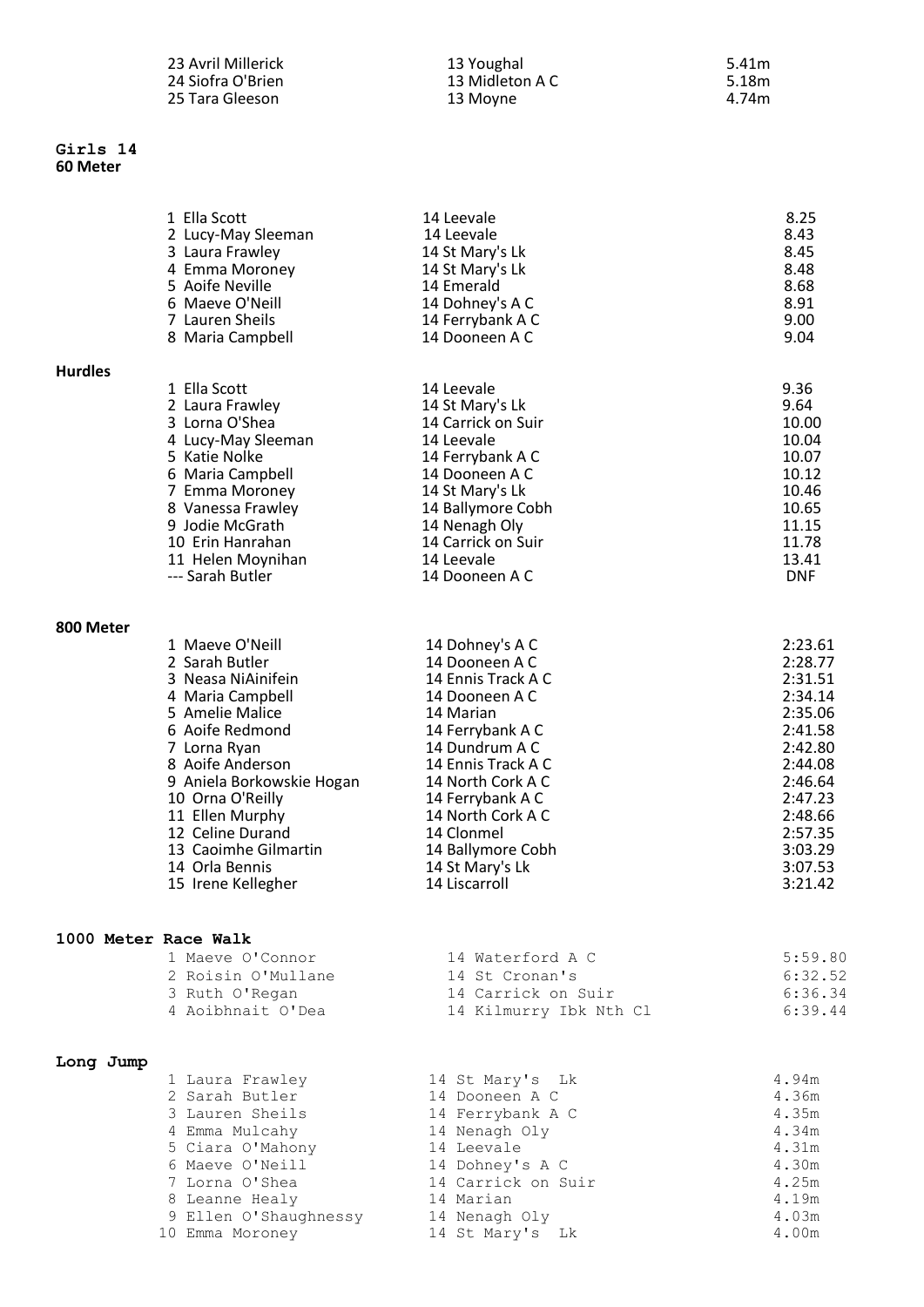|  | 11 Muireann McElligott               | 14 Lios Tuathail   | 3.97m |
|--|--------------------------------------|--------------------|-------|
|  | 12 Amelie Malice                     | 14 Marian          | 3.95m |
|  | 13 Holly Smith                       | 14 Tralee Harriers | 3.86m |
|  | 14 Grace Fitzgerald                  | 14 Tipp Town       | 3.84m |
|  | 15 Katie Dunsworth                   | 14 Lios Tuathail   | 3.82m |
|  | 16 Erin Hanrahan                     | 14 Carrick on Suir | 3.76m |
|  | 17 Eabha Maloney                     | 14 Lios Tuathail   | 3.72m |
|  | 18 Róise O'Donnell                   | 14 Tralee Harriers | 3.69m |
|  | 19 Aoife Anderson                    | 14 Ennis Track A C | 3.66m |
|  | 20 Megan Lynch                       | 14 Lios Tuathail   | 3.36m |
|  | 21 Emilia Donelon                    | 14 Togher          | 3.35m |
|  | 22 Kate Long                         | 14 Leevale         | 3.33m |
|  | 23 Saoirse Fitzgerald 14 Limerick AC |                    | 3.31m |
|  | 24 Muireann McBride                  | 14 An Riocht A C   | 3.26m |
|  | 25 Lisa Mooney                       | 14 Borrisokane     | 3.07m |
|  | 26 Ellen Collins                     | 14 Leevale         | 2.99m |
|  | 27 Caoimhe Gilmartin                 | 14 Cove            | 2.88m |
|  | 28 Alexandria Osobase                | 14 Leevale         | 2.85m |
|  |                                      |                    |       |

## **High Jump**

| 1 Katie Nolke     | 14 Ferrybank A C   | 1.53m  |
|-------------------|--------------------|--------|
| 2 Laura Frawley   | 14 St Mary's Lk    | 1.50m  |
| 3 Lorna O'Shea    | 14 Carrick on Suir | 1.40m  |
| 4 Vanessa Frawley | 14 Ballymore Cobh  | J1.40m |
| 5 Lauren Sheils   | 14 Ferrybank A C   | J1.40m |
| 6 Grace O'Connor  | 14 Tralee Harriers | 1.35m  |
| 7 Helen Moynihan  | 14 Leevale         | 1.30m  |

## **Shot 2kg**

| 1 Amy Whelan     | 14 Liscarroll       | 10.99m |
|------------------|---------------------|--------|
| 2 Sarah Heery    | 14 Waterford A C    | 10.62m |
| 3 Laura Frawley  | 14 St Mary's Lk     | 10.53m |
| 4 Helen Moynihan | 14 Leevale          | 8.76m  |
| 5 Aishlinn Byrne | 14 Gneeveguilla A C | 8.15m  |
| 6 Grace O'Connor | 14 Tralee Harriers  | 7.79m  |
| 7 Emma Bergin    | 14 Templemore       | 7.56m  |
| 8 Maria Campbell | 14 Dooneen A C      | 7.28m  |
| 9 Lisa Mooney    | 14 Borrisokane      | 6.77m  |
| 10 Brenda Onoh   | 14 Leevale          | 6.45m  |

# **Girls 15**

**60 Meter** 

**Hurdles** 

|                           | Ailbhe Doherty         | 15 Ennis Track A C    | 8.08 |
|---------------------------|------------------------|-----------------------|------|
| $\mathbf{2}^{\mathsf{I}}$ | <b>Hollie McCarthy</b> | 15 Liscarroll         | 8.12 |
| 3                         | Sally Dickson          | 15 Dooneen A C        | 8.15 |
| 4                         | Kellie Bester          | 15 Carrick on Suir    | 8.24 |
| 5.                        | Paula Igwe             | 15 Ferrybank A C      | 8.30 |
| 6                         | Ava Coyle              | 15 Riverstick Kinsale | 8.30 |
|                           | Susan Nestor           | 15 Nenagh Oly         | 8.34 |
| 8                         | Ava Cashman            | 15 Leevale            | 8.61 |
|                           | Emily Wall             | 15 Leevale            | 9.63 |
|                           | <b>Hollie McCarthy</b> | 15 Liscarroll         | 9.66 |

| 1 Emily Wall         | <b>TP FEEASIE</b>  | 9.03       |
|----------------------|--------------------|------------|
| 2 Hollie McCarthy    | 15 Liscarroll      | 9.66       |
| 3 Oyimkansola Adedej | 15 Dooneen A C     | 9.88       |
| 4 Sarah Zia Buckley  | 15 Leevale         | 10.03      |
| 5 Lynn Vermeer       | 15 Carrick on Suir | 10.50      |
| 5 Susan Nestor       | 15 Nenagh Oly      | 10.50      |
| 7 Amy O'Donoghue     | 15 Bandon A C      | 10.58      |
| 8 Aoife O'Sullivan   | 15 Liscarroll      | 10.79      |
| 9 Ciara O'Dell       | 15 Ennis Track A C | 12.38      |
| - Gwen Flatley       | 15 Carrick on Suir | <b>DNF</b> |
|                      |                    |            |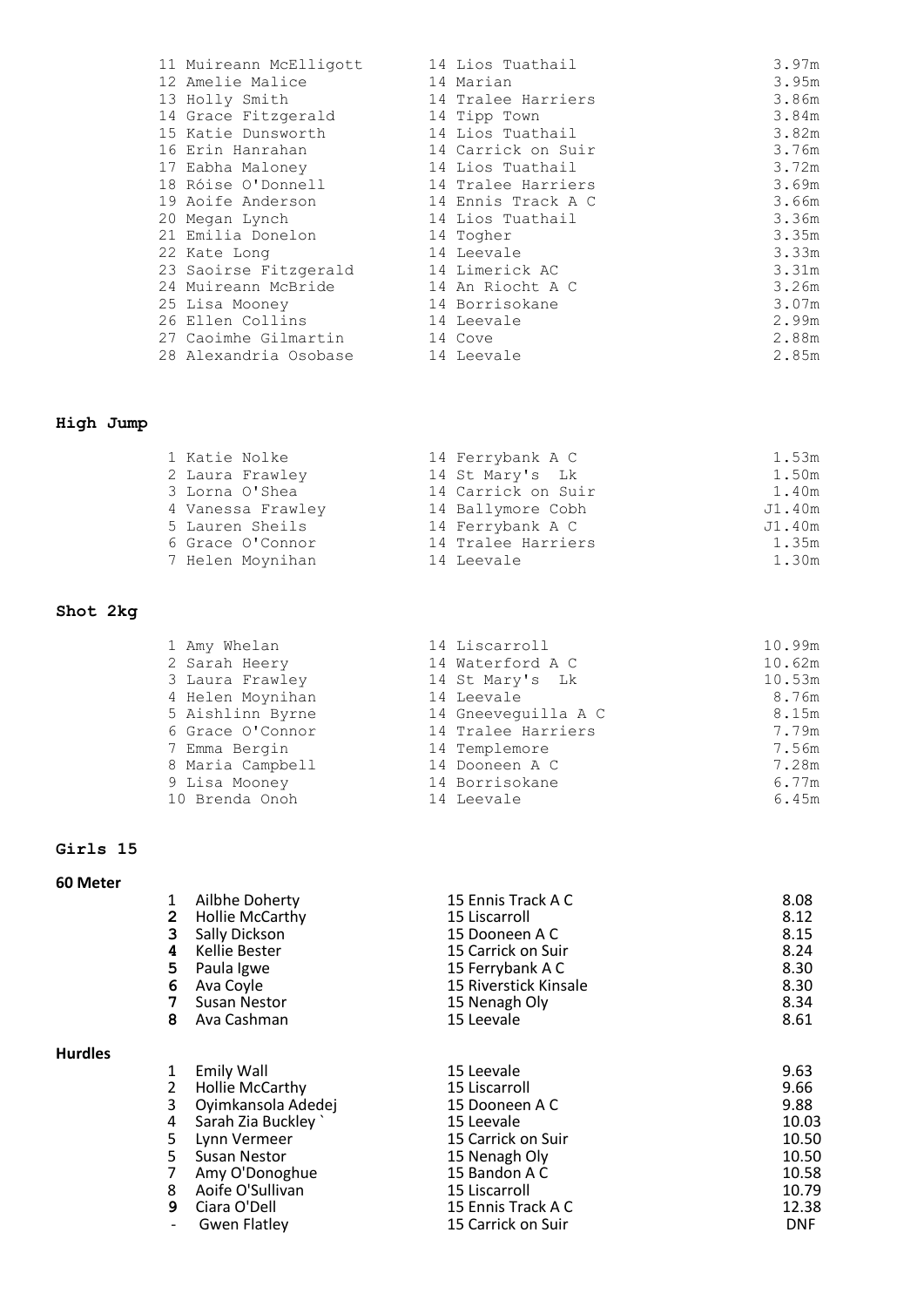# **800 Meter**

|                      | <b>Ailbhe Doherty</b><br>1                                  | 15 Ennis Track A C                 | 2:17.43M            |
|----------------------|-------------------------------------------------------------|------------------------------------|---------------------|
|                      | $\overline{2}$<br><b>Aimee Hayde</b><br>3<br>Ailbhe O'Neill | <b>15 Newport</b><br>15 Nenagh Oly | 2:17.44M<br>2:26.30 |
|                      | 4<br>Jane Buckley                                           | 15 Bandon A C                      | 2:27.75             |
|                      | 5<br><b>Gillian Hughes</b>                                  | 15 Clonmel                         | 2:27.83             |
|                      | 6<br>Shauna O'Gorman                                        | 15 Kilmihill A C                   | 2:32.39             |
|                      | 7<br>Ellie Pike                                             | 15 Ennis Track A C                 | 2:32.87             |
|                      | 8<br>Emma Gleeson                                           | 15 Moyne                           | 2:33.24             |
|                      | 9<br>Rachel Walsh                                           | 15 Waterford A C                   | 2:44.60             |
|                      | 10 Sarah Zia Buckley                                        | 15 Leevale                         | 2:45.29             |
| 1000 Meter Race Walk |                                                             |                                    |                     |
|                      | 1 Claire Caulfield                                          | 15 Waterford A C                   | 5:48.18             |
|                      | 2 Aisling O'Shaughne                                        | 15 Togher                          | 6:05.30             |
|                      | 3 Orla Fitzgerald                                           | 15 Shannon                         | 6:09.27             |
|                      | 4 Ciadh Reynolds                                            | 15 Marian                          | 6:34.19             |
|                      | 5 Aoife O'Reilly                                            | 15 Kenmare & Distri                | 6:35.11             |
|                      | 6 Alice Kellewaard                                          | 15 Kenmare & Distri                | 6:38.97             |
| Long Jump            |                                                             |                                    |                     |
|                      | 1 Ava Coyle                                                 | 15 Riverstick Kinsale              | 5.04m               |
|                      | 2 Paula Igwe                                                | 15 Ferrybank A C                   | 5.02m               |
|                      | 3 Susan Nestor                                              | 15 Nenagh Oly                      | 4.98m               |
|                      | 4 Blessing Alamu                                            | 15 Midleton A C                    | 4.65m               |
|                      | 5 Sarah Murphy                                              | 15 Riverstick Kinsale              | 4.65m               |
|                      | 6 Aideen Bolger                                             | 15 St Catherines A C               | 4.12m               |
|                      | 7 Jessica Jaielska                                          | 15 Ennis Track A C                 | 4.05m               |
|                      | 8 Orlaith Onoh<br>9 Emma Grant                              | 15 Leevale                         | 4.03m<br>3.80m      |
|                      | 10 Emma Gleeson                                             | 15 Templemore<br>15 Moyne          | 3.77m               |
|                      | 11 Sarah Cooper                                             | 15 Belgooly                        | 3.69m               |
|                      | 12 Ciara O'Dell                                             | 15 Ennis Track A C                 | 3.61m               |
|                      | 13 Dharma Griffin                                           | 15 Limerick AC                     | 3.09m               |
|                      |                                                             |                                    |                     |

# **High Jump**

| 1 Aoife O'Sullivan | 15 Liscarroll         | 1.65mM Equal |
|--------------------|-----------------------|--------------|
| 2 Orlaith Onoh     | 15 Leevale            | 1.50m        |
| 3 Ava Coyle        | 15 Riverstick Kinsale | J1.50m       |
| 4 Susan Nestor     | 15 Nenagh Oly         | 1.47m        |
| 5 Amy O'Donoghue   | 15 Bandon A C         | 1.44m        |
| 6 Ella Dillon      | 15 Dooneen A C        | 1.41m        |
| 7 Blessing Alamu   | 15 Midleton A C       | 1.38m        |
| 8 Zara Deasy       | 15 Ennis Track A C    | 1.30m        |
| -- Emma Gleeson    | 15 Moyne              | NH           |
|                    |                       |              |

## **Shot 2.72kg**

| 1 Megan Lenihan    | 15 North Cork A C      | 12.43m |
|--------------------|------------------------|--------|
| 2 Blessing Alamu   | 15 Midleton A C        | 11.80m |
| 3 Sophie Perrott   | 15 North Cork A C      | 11.79m |
| 4 Susan Nestor     | 15 Nenagh Oly          | 9.43m  |
| 5 Roisin Power     | 15 Newport             | 9.00m  |
| 6 Ella Dillon      | 15 Dooneen A C         | 8.53m  |
| 7 Lynn Vermeer     | 15 Carrick on Suir     | 7.61m  |
| 8 Anna Joy O'Regan | 15 Sunhill Harriers AC | 7.49m  |
| 9 Kayelyn Cusack   | 15 Liscarroll          | 7.12m  |
| 10 Caoimhe White   | 15 St Cronan's         | 6.22m  |
|                    |                        |        |

#### **Girls 16 60 Meter**

| 1 Nikolka Stevankova | 16 Dooneen A C        | 7.75M |
|----------------------|-----------------------|-------|
| 2 Niamh Foley        | 16 St Mary's Lk       | 7.80  |
| 3 Lia Farley         | 16 Riverstick Kinsale | 8.40  |
| 4 Sonia Ogbuagu      | 16 Ennis Track A C    | 8.41  |
| 5 Emma O'Brien       | 16 Marian             | 8.54  |
| 6 Amanda Tony        | 16 Lios Tuathail      | 8.56  |
| 7 Chisom Ugwuera     | 16 Ennis Track A C    | 8.60  |
| 8 Lia O'Brien        | 16 Midleton A C       | 8.82  |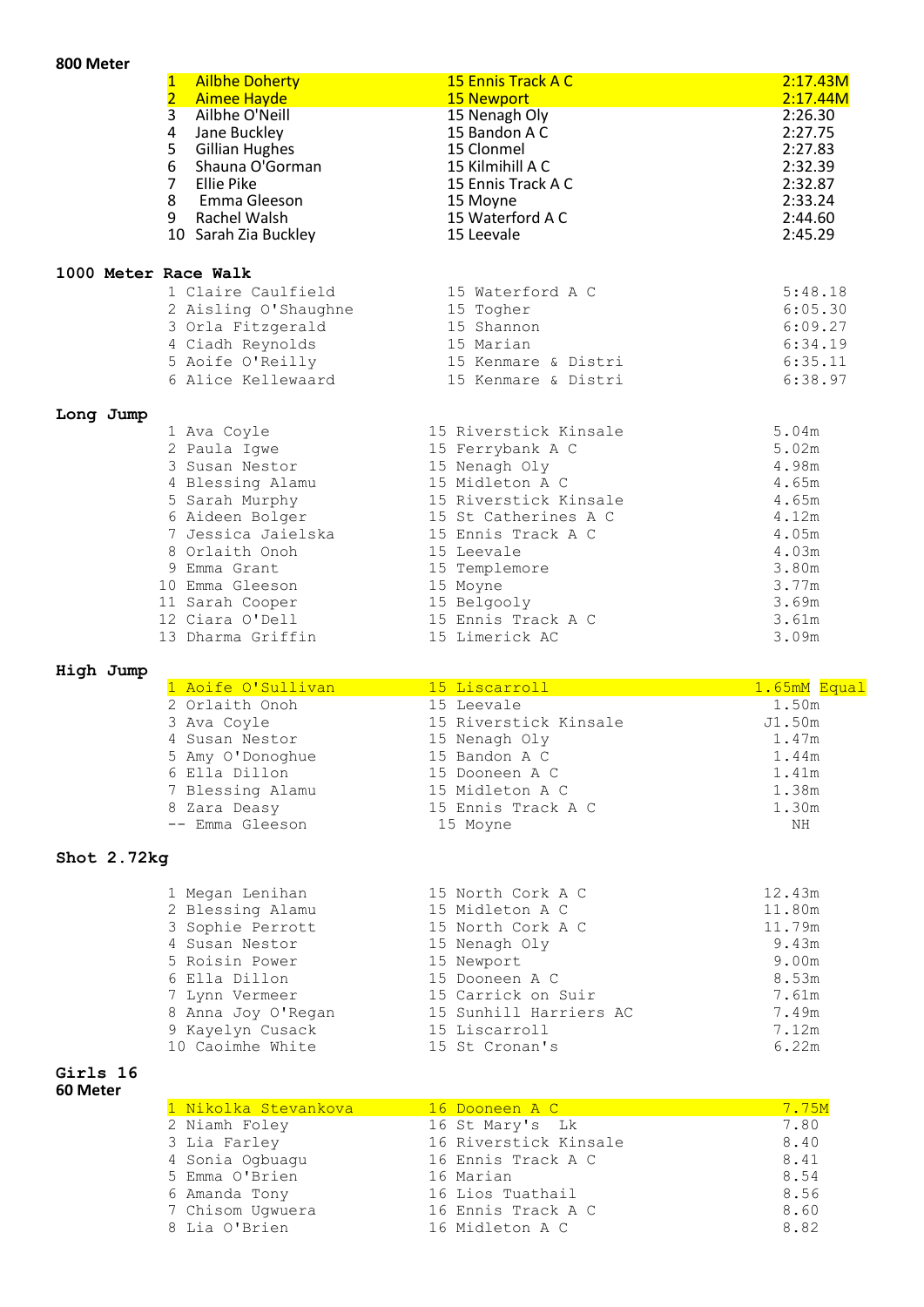| <b>Hurdles</b>       |                                                                                                                                                                                                                                                                                                                                                                                                                                                                 |                                                                                                                                                                                                                                                                                                                                                                                                                |                                                                                                                                                                                                                                                           |
|----------------------|-----------------------------------------------------------------------------------------------------------------------------------------------------------------------------------------------------------------------------------------------------------------------------------------------------------------------------------------------------------------------------------------------------------------------------------------------------------------|----------------------------------------------------------------------------------------------------------------------------------------------------------------------------------------------------------------------------------------------------------------------------------------------------------------------------------------------------------------------------------------------------------------|-----------------------------------------------------------------------------------------------------------------------------------------------------------------------------------------------------------------------------------------------------------|
|                      | 1 Niamh Foley<br>2 Chisom Ugwuera<br>3 Anna Ryan<br>4 Rachel O'Shea                                                                                                                                                                                                                                                                                                                                                                                             | 16 St Mary's Lk<br>16 Ennis Track A C<br>16 Moycarkey Coolcroo<br>16 Carrick on Suir                                                                                                                                                                                                                                                                                                                           | 9.12<br>9.67<br>10.37<br>10.93                                                                                                                                                                                                                            |
| 200 Meter            |                                                                                                                                                                                                                                                                                                                                                                                                                                                                 |                                                                                                                                                                                                                                                                                                                                                                                                                |                                                                                                                                                                                                                                                           |
|                      | 1 Niamh Foley<br>2 Amanda Tony<br>$\mathcal{B}$<br>Emma O'Brien                                                                                                                                                                                                                                                                                                                                                                                                 | 16 St Mary's Lk<br>16 Lios Tuathail<br>16 Marian                                                                                                                                                                                                                                                                                                                                                               | 25.72<br>28.06<br>28.29                                                                                                                                                                                                                                   |
|                      | 4 Helene Dee<br>5 Kylie Heinen<br>6<br>Lia O'Brien                                                                                                                                                                                                                                                                                                                                                                                                              | 16 Dooneen A C<br>16 Ferrybank A C<br>16 Midleton A C                                                                                                                                                                                                                                                                                                                                                          | 28.38<br>28.41<br>28.62                                                                                                                                                                                                                                   |
|                      | 7<br>Sonia Ogbuagu<br>8 Laura Hayes<br>9 Rose Marie Buckley<br>10 Daisy McCarthy 16 Midleton A C<br>11 Erin De Burca<br>12 Sophie Boland<br>13<br>Makayla Ryan Wade                                                                                                                                                                                                                                                                                             | 16 Ennis Track A C<br>16 Borrisokane<br>16 Riverstick Kinsale<br>16 Bandon A C<br>16 Dooneen A C<br>16 Limerick AC                                                                                                                                                                                                                                                                                             | 28.89<br>29.00<br>29.39<br>30.53<br>30.54<br>30.87<br>32.04                                                                                                                                                                                               |
| 800 Meter            |                                                                                                                                                                                                                                                                                                                                                                                                                                                                 |                                                                                                                                                                                                                                                                                                                                                                                                                |                                                                                                                                                                                                                                                           |
| 1500 Meter           | 1 Ava Fennessy<br>2 Orla Coffey<br>3<br>Sarah Lane<br>4 Sarah Stone<br>5 Anna Duffin<br>6 Mary O'Connell<br>7 Aifric Walsh<br>Rhona Randles<br>8<br>10 Heather O'Connor<br>11 Lucy Mulcahy<br>12 Kerry Barrett<br>13 Muireann Defaoite<br>14 Brid Moynihan<br>15 Leah Barbado<br>16 Ava Johnson<br>17 Kate Murphy<br>18 Carla Fanning<br>1 Sarah Lane<br>2 Ellen Lynch<br>3 Aifric Walsh<br>4 Rhona Randles<br>5 Aine Garry<br>6 Lucy Mulcahy<br>7 Leah Barbado | 16 Clonmel<br>16 Carrig na Bhfear<br>16 Nenagh Oly<br>16 Tramore<br>16 Waterford A C<br>16 An Riocht A C<br>16 Newport<br>16 Knemare & Distri<br>16 Tramore<br>16 Nenagh Oly<br>16 Youghal<br>16 Knemare & Distri<br>16 Clonmel<br>16 Leevale<br>16 Dooneen A C<br>16 Knemare & Distri<br>16 Waterford A C<br>16 Nenagh Oly<br>16 Emerald<br>16 Newport<br>16 Kenmare & District<br>16 Fergus<br>16 Nenagh Oly | 2:28.38<br>2:34.11<br>2:35.21<br>2:36.60<br>2:36.76<br>2:36.81<br>2:38.85<br>2:38.91<br>2:39.39<br>2:41.21<br>2:45.28<br>2:47.53<br>2:48.10<br>2:49.36<br>2:52.12<br>2:56.59<br>3:00.66<br>5:15.49<br>5:16.81<br>5:20.14<br>5:22.97<br>5:25.78<br>5:30.45 |
|                      | 8 Muireann Defaoire                                                                                                                                                                                                                                                                                                                                                                                                                                             | 16 Leevale<br>16 Kenmare & District                                                                                                                                                                                                                                                                                                                                                                            | 5:42.42<br>5:51.92                                                                                                                                                                                                                                        |
| 1500 Meter Race Walk | 1 Olivia Tuthill<br>2 Siofra O'Dea                                                                                                                                                                                                                                                                                                                                                                                                                              | 16 Bandon A C<br>16 Kilmurry Ibk Nth Cl                                                                                                                                                                                                                                                                                                                                                                        | 7:13.53<br>8:22.35                                                                                                                                                                                                                                        |
| Long Jump            | 1 Lia Farley<br>2 Chisom Ugwuera<br>3 Lia O'Brien<br>4 Ava Fennessy<br>5 Holly Meredith<br>6 Anna Ryan<br>7 Orla Coffey<br>8 Daisy McCarthy<br>9 Amanda Tony<br>10 Siiomha Hughes                                                                                                                                                                                                                                                                               | 16 Riverstick Kinsale<br>16 Ennis Track A C<br>16 Midleton A C<br>16 Clonmel<br>16 St Mary's Lk<br>16 Moycarkey Coolcroo<br>16 Carrig na Bhfear<br>16 Midleton A C<br>16 Lios Tuathail<br>16 Leevale                                                                                                                                                                                                           | 4.86m<br>4.83m<br>4.52m<br>4.47m<br>4.44m<br>4.40m<br>4.36m<br>4.33m<br>4.21m<br>4.14m                                                                                                                                                                    |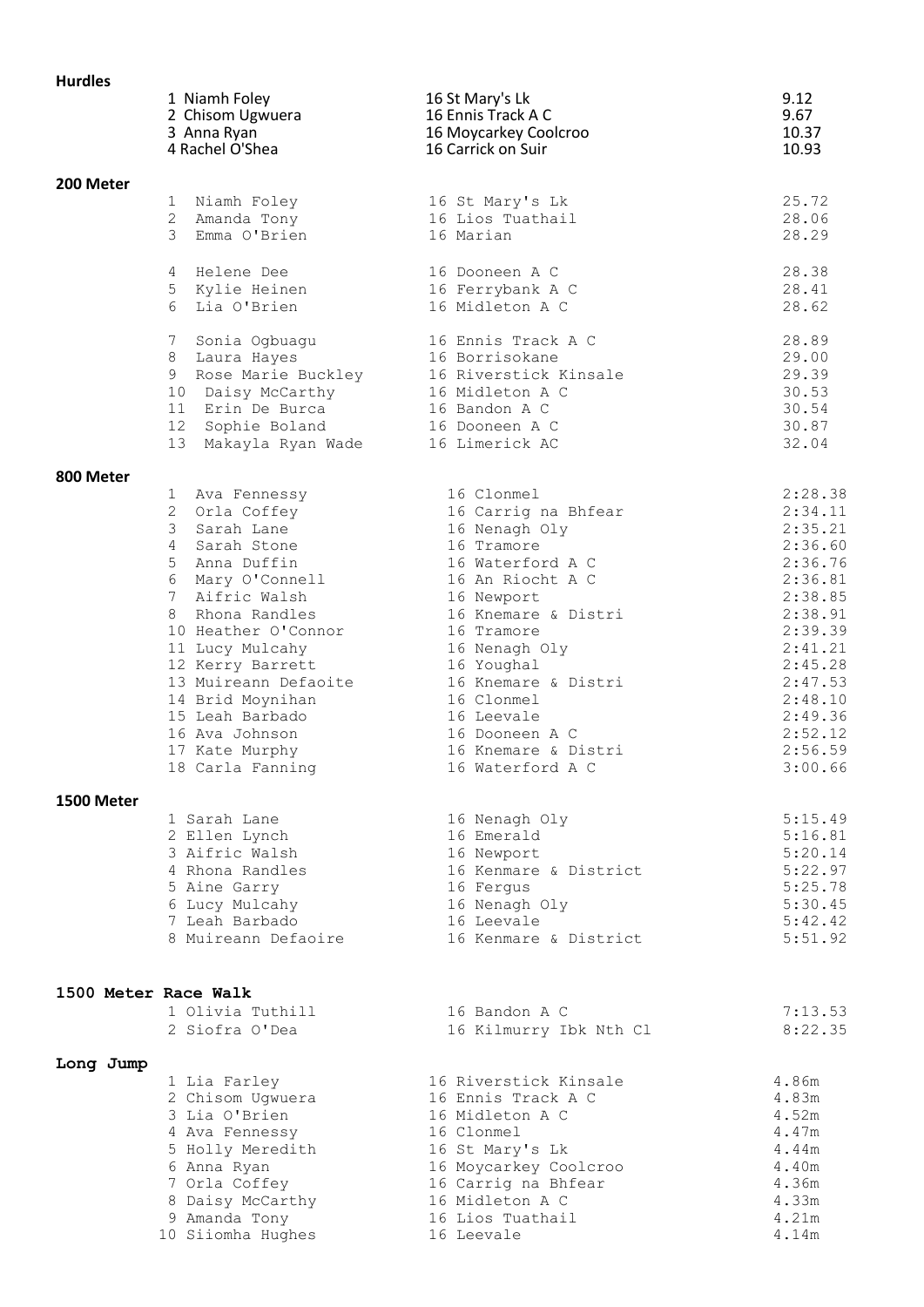|           |  | 10 Rachel O'Shea     | 16 Carrick on Suir    | 4.14m |
|-----------|--|----------------------|-----------------------|-------|
|           |  | 12 Laura Hayes       | 16 Borrisokane        | 3.98m |
|           |  | 13 Leila McGagh      | 16 Ferrybank A C      | 3.84m |
|           |  | 14 Zainab Ogunmade   | 16 Ferrybank A C      | 3.73m |
|           |  | 15 Makayla Ryan Wade | 16 Limerick AC        | 3.57m |
| High Jump |  |                      |                       |       |
|           |  | 1 Holly Meredith     | 16 St Mary's Lk       | 1.60m |
|           |  | 2 Kylie Heinen       | 16 Ferrybank A C      | 1.50m |
|           |  | 3 Jodie Cahill       | 16 St Cronan's        | 1.45m |
|           |  | 4 Lia O'Brien        | 16 Midleton A C       | 1.40m |
|           |  | 4 Anna Ryan          | 16 Moycarkey Coolcroo | 1.40m |
|           |  | 6 Rachel O'Shea      | 16 Carrick on Suir    | 1.35m |

## **Shot 3kg**

| 1 Ciara Sheehy    | 16 Liscarroll         | $13.42$ mM |
|-------------------|-----------------------|------------|
| 2 Anna Ryan       | 16 Moycarkey Coolcroo | 10.52m     |
| 3 Holly Meredith  | 16 St Mary's Lk       | 9.10m      |
| 4 Laura Hayes     | 16 Borrisokane        | 7.55m      |
| 5 Zainab Ogunmade | 16 Ferrybank A C      | 7.45m      |
|                   |                       |            |

#### **Girls 17 60 Meter**

|                | 1 Niamh Moriarty<br>2 Miriam Daly<br>3 Sophie Meredith<br>4 Roseann Fitzgerald<br>5 Ruth Allen<br>6 Yonisse Romano<br>7 Kate Murphy<br>-- Aisling Cassidy<br>9 Emily O'Mahony<br>10 Stephanie Bazunu<br>11 Maggie Nolan<br>12 Anna Kellegher                        | 17 Dooneen A C<br>17 Carrick on Suir<br>17 St Mary's Lk<br>17 Carrick on Suir<br>17 Newport<br>17 Dooneen A C<br>17 Marian<br>17 Bandon A C<br>17 Waterford A C<br>17 Leevale<br>17 Lios Tuathail<br>17 Liscarroll         | 8.11<br>8.16<br>8.37<br>8.37<br>8.34<br>8.59<br>8.56<br>8.51<br>8.65<br>8.87<br>9.20<br>9.72 | 8.05<br>8.10<br>8.26<br>8.27<br>8.32<br>8.51<br>8.54<br><b>DNS</b>                                                |
|----------------|---------------------------------------------------------------------------------------------------------------------------------------------------------------------------------------------------------------------------------------------------------------------|----------------------------------------------------------------------------------------------------------------------------------------------------------------------------------------------------------------------------|----------------------------------------------------------------------------------------------|-------------------------------------------------------------------------------------------------------------------|
| <b>Hurdles</b> | 1 Miriam Daly<br>2 Aisling Cassidy<br>3 Emily O'Mahony<br>4 Ellie Rochford                                                                                                                                                                                          | 17 Carrick on Suir<br>17 Bandon A C<br>17 Waterford A C<br>17 Emerald                                                                                                                                                      |                                                                                              | 9.39<br>9.49<br>10.39<br>10.52                                                                                    |
| 400 Meter      | 1 Roseann Fitzgerald<br>2 Miriam Daly<br>3 Niamh Moriarty<br>4 Sophie Meredith<br>5 Ruth Allen<br>6 Yonisse Romano<br>7 Anna Kellegher<br>8 Aisling Cassidy<br>9 Ellie Rochford<br>10 Emily O'Mahony<br>11 Hannah Hartnett<br>12 Kate Murphy<br>13 Stephanie Bazunu | 17 Carrick on Suir<br>17 Carrick on Suir<br>17 Dooneen A C<br>17 St Mary's Lk<br>17 Newport<br>17 Dooneen A C<br>17 Liscarroll<br>17 Bandon A C<br>17 Emerald<br>17 Waterford A C<br>17 Emerald<br>17 Marian<br>17 Leevale |                                                                                              | 26.27<br>26.37<br>27.11<br>27.19<br>27.94<br>28.12<br>28.51<br>28.64<br>28.71<br>29.96<br>30.32<br>31.88<br>36.46 |

| 800 Meter | 1 Emily Cahill     | 17 St Cronan's      | 2:28.58 |
|-----------|--------------------|---------------------|---------|
|           | 2 Ellen Moran      | 17 Leevale          | 2:31.24 |
|           | 3 Alyce O'Connor   | 17 Knemare & Distri | 2:33.55 |
|           | 4 Zoe Kiely        | 17 Ferrybank A C    | 2:38.22 |
|           | 5 Clodagh O'Connor | 17 An Riocht A C    | 2:44.28 |
|           | 6 Grace Fitzgerald | 17 Dooneen A C      | 2:45.90 |
|           | 7 Anna Kellegher   | 17 Liscarroll       | 3:01.59 |
|           |                    |                     |         |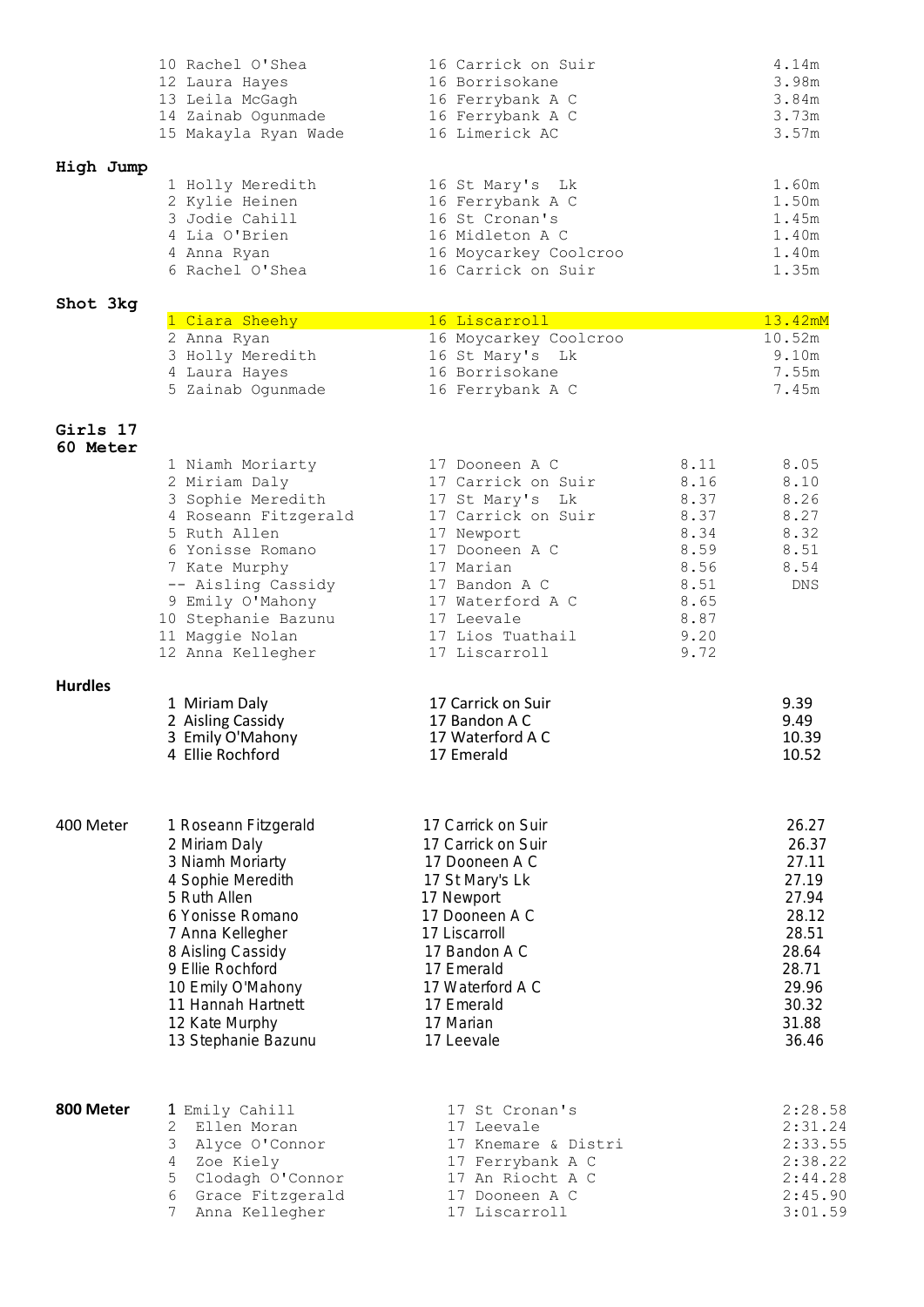| 1 Alyce O'Connor | 17 Kenmare & District | 5:01.10 |
|------------------|-----------------------|---------|
| 2 Rachel Hosey   | 17 Emerald            | 5:08.90 |
| 3 Nessa Wheeler  | 17 Carrig na bhFear   | 5:18.90 |
| 4 Ursula Bluett  | 17 North Cork         | 5:28.90 |
|                  |                       |         |

## **Long Jump**

|                             | 1 Sophie Meredith                  | 17 St Mary's Lk               |      | 5.64mM         |
|-----------------------------|------------------------------------|-------------------------------|------|----------------|
|                             | 2 Aishat Onilogbo                  | 17 Leevale                    |      | 5.09m          |
|                             | 3 Emily O'Mahony                   | 17 Waterford A C              |      | 4.82m          |
|                             | 4 Elinor Dennison                  | 17 Knemare & Distri           |      | 4.76m          |
|                             | 5 Roseann Fitzgerald               | 17 Carrick on Suir            |      | 4.70m          |
|                             | 6 Katelyn Cashman                  | 17 Tralee Harriers            |      | 4.00m          |
|                             |                                    |                               |      |                |
| High Jump                   |                                    |                               |      |                |
|                             | 1 Aisling Cassidy                  | 17 Bandon A C                 |      | 1.55m          |
|                             | 2 Emily O'Mahony                   | 17 Waterford A C              |      | 1.50m          |
|                             | 2 Elizabeth Stack                  | 17 Killarney Valley           |      | 1.50m          |
| Shot 3kg                    |                                    |                               |      |                |
|                             | 1 Sophie Meredith                  | 17 St Mary's Lk               |      | 10.90m         |
|                             | 2 Fiona Hennessy                   | 17 Templemore                 |      | 10.85m         |
|                             | 3 Shanice Benson                   | 17 Ennis Track A C            |      | 9.16m          |
|                             | 4 Emily Gardiner                   | 17 Carrick on Suir            |      | 9.03m          |
|                             | 5 Katie Greene                     | 17 St John's                  |      | 8.07m          |
|                             | 6 Siobhan Hennessy                 | 17 Templemore                 |      | 7.12m          |
|                             | 7 Caitriona Collins                | 17 Leevale                    |      | 7.07m          |
| Girls 18<br><b>60 Meter</b> |                                    |                               |      |                |
|                             | 1 Katie Murphy                     | 18 Ferrybank A C              | 7.98 | 8.00           |
|                             | 2 Orla O'Reilly                    | 18 Tralee Harriers            | 8.11 | 8.06           |
|                             | 3 Bronagh Kelly                    | 18 Emerald                    | 8.19 | 8.15           |
|                             | 4 Zara Bolger                      | 18 Emerald                    | 8.28 | 8.26           |
|                             | 5 Amy Redmond                      | 18 Ferrybank A C              | 8.36 | 8.29           |
|                             | 6 Sinead Hunt                      | 18 Lios Tuathail              | 8.28 | 8.30           |
|                             | 7 Aoife Doyle                      | 18 Carrick on Suir            | 8.31 | 8.33           |
|                             | 8 Emma Moore                       | 18 Clonmel                    | 8.39 | 8.46           |
|                             | 9 Kate Bergin                      | 18 Templemore                 | 8.55 |                |
|                             | 10 Clodagh Walsh                   | 18 Abbey Striders AC          | 8.57 |                |
|                             | 11 Emily Barry                     | 18 Marian                     | 8.63 |                |
| <b>Hurdles</b>              |                                    |                               |      |                |
|                             | 1 Vickie Cusack                    | 18 Liscarroll 10.46           |      |                |
|                             | 2 Samantha Foley                   | 18 Ferrybank A C              |      | 10.53          |
|                             | 3 Sarah O'Keeffe                   | 18 Liscarroll                 |      | 10.63          |
|                             | 4 Jodie Giles<br>5 Laura McDonnell | 18 Ferrybank A C<br>18 Marian |      | 10.76<br>11.10 |
| 200 Meter                   |                                    |                               |      |                |
|                             | 1 Katie Murphy                     | 18 Ferrybank A C 26.21        |      |                |
|                             | 2 Aoife Doyle                      | 18 Carrick on Suir 26.61      |      |                |
|                             | 3 Zara Bolger                      | 18 Emerald 26.83              |      |                |
|                             | 4 Bronagh Kelly                    | 18 Emerald 26.95              |      |                |
|                             | 5 Lorna Monahan                    | 18 Ferrybank A C 27.16        |      |                |
| 400 Meter                   |                                    |                               |      |                |
|                             | 1 Sadbh O'Mahoney                  | 18 Nenagh Oly                 |      | 1:01.12        |
|                             | 2 Jo Keane                         | 18 Ennis Track A C            |      | 1:02.30        |
|                             | 3 Aoibhinn O'Connor                | 18 Bandon A C                 |      | 1:02.34        |
|                             | 4 Annie Russell                    | 18 Emerald                    |      | 1:03.59        |
|                             | 5 Ellen Lane                       | 18 Nenagh Oly                 |      | 1:05.19        |
|                             | 6 Susan O'Neill                    | 18 Dooneen A C                |      | 1:05.39        |
|                             | 7 Emily Barry                      | 18 Marian                     |      | 1:05.80        |
|                             | 8 Laura McDonnell                  | 18 Marian                     |      | 1:08.36        |
|                             |                                    |                               |      |                |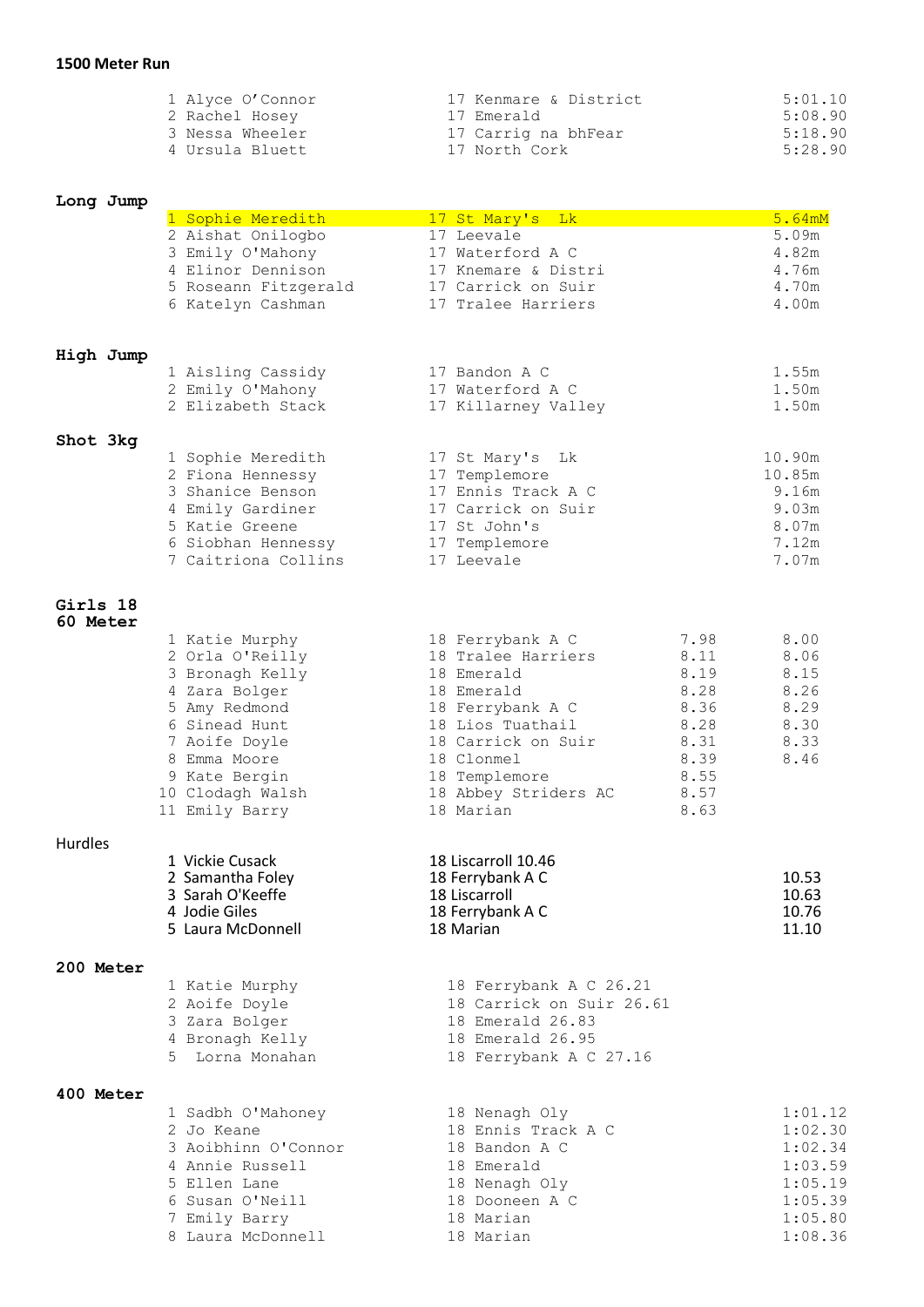|                   | Caoimhe Mulkeen<br>9             | 18 Leevale                                 | 1:08.92        |
|-------------------|----------------------------------|--------------------------------------------|----------------|
| 800 Meter         |                                  |                                            |                |
|                   | 1 Laura Nicholson                | 18 Bandon A C                              | 2:25.18        |
|                   | 2 Jo Keane                       | 18 Ennis Track A C                         | 2:27.00        |
|                   | 3 Emma Fagan                     | 18 Newport                                 | 2:30.29        |
|                   | 4 Sophie Moroney                 | 18 West Limerick                           | 2:48.84        |
| <b>1500 Meter</b> |                                  |                                            |                |
|                   | 1 Laura Nicholson                | 18 Bandon AC                               | 4.51.67        |
|                   | 2 Shona O'Brien                  | 18 Gneeveguilla                            | 4.54.39        |
|                   | 3 Caoimhe Carmody                | 18 Marian                                  | 5.11.41        |
|                   | 4 Aisling Lowe                   | 18 Ferrybank                               | 5.17.68        |
|                   | 5 Emma Fagan                     | 18 Newport                                 | 5.20.02        |
|                   |                                  |                                            |                |
|                   |                                  |                                            |                |
| Long Jump         | 1 Vickie Cusack                  | 18 Liscarroll                              | 5.15m          |
|                   | 2 Aoibhinn O'Connor              | 18 Bandon A C                              | 4.99m          |
|                   | 3 Hannah Murphy                  | 18 Leevale                                 | 4.73m          |
|                   | 4 Katie Murphy                   | 18 Ferrybank A C                           | 4.53m          |
|                   | 5 Kate Bergin                    | 18 Templemore                              | 4.52m          |
|                   | 6 Sarah O'Keeffe                 | 18 Liscarroll                              | 4.44m          |
|                   | 7 Jodie Giles                    | 18 Ferrybank A C                           | 4.28m          |
|                   | 8 Samantha Foley                 | 18 Ferrybank A C                           | 4.24m          |
| Triple Jump       |                                  |                                            |                |
|                   |                                  |                                            |                |
|                   | 1 Lorna Monahan                  | 18 Ferrybank A C                           | 10.12m         |
|                   | 2 Maebh Daly                     | 18 Carrig na Bhfear                        | 8.68m          |
| High Jump         |                                  |                                            |                |
|                   | 1 Hannah Murphy                  | 18 Leevale                                 | 1.55m          |
|                   | 2 Christine McCarthy             | 18 Knemare & Distri                        | 1.50m          |
|                   | 3 Emily Tierney                  | 18 Nenagh Oly                              | 1.45m          |
| Shot 3kg          |                                  |                                            |                |
|                   | 1 Vickie Cusack                  | 18 Liscarroll                              | 10.54m         |
|                   | 2 Rachel Stephens                | 18 Waterford A C                           | 9.48m          |
|                   | 3 Sarah O'Keeffe                 | 18 Liscarroll                              | 9.36m          |
|                   | 4 Niamh Denn                     | 18 Waterford A C                           | 8.98m          |
|                   | 5 Leanne Cronin                  | 18 Farranfore                              | 8.23m          |
|                   | 6 Maebh Daly                     | 18 Carrig na Bhfear                        | 8.07m          |
| Girls 19          |                                  |                                            |                |
| 60 Meter          |                                  |                                            |                |
|                   | 1. Emily Nolan<br>2. Sarah Leahy | 19 Ferrybank A C<br>Killarney Valley<br>19 | 8.00<br>8.10   |
|                   | 3. Rachel Bowler                 | Tralee Harriers<br>19                      | 8.36           |
|                   | 4. Niamh Cullen                  | 19 Lios Tuathail                           | 8.58           |
|                   |                                  |                                            |                |
| <b>Hurdles</b>    | 1 Elaina Norris                  | 19 Farranfore                              | 11.85          |
|                   |                                  |                                            |                |
| 200 Meter         |                                  |                                            |                |
|                   | 1 Emily Nolan                    | 19 Ferrybank A C                           | 26.90          |
|                   | 2 Sarah Leahy                    | 19 Killarney Valley                        | 27.17          |
|                   | 3 Chloe Tobin                    | 19 Emerald                                 | 27.26          |
|                   | 4 Emer Delargy<br>5 Niamh Cullen | 19 Templemore<br>19 Lios Tuathail          | 28.32<br>28.40 |
|                   | 6 Rachel Bowler                  | 19 Tralee Harriers                         | 28.67          |
|                   | 7 Meabh Murphy                   | 19 Emerald                                 | 30.16          |
| <b>400 Meter</b>  |                                  |                                            |                |
|                   | 1 Aoife Mahony                   | 19 Lios Tuathail                           | 1:02.75        |
|                   | 2 Emily Nolan                    | 19 Ferrybank A C                           | 1:03.15        |
|                   | 3 Emer Delargy                   | 19 Templemore                              | 1:04.59        |
|                   | 4 Anna Burke                     | 19 Emerald                                 | 1:04.62        |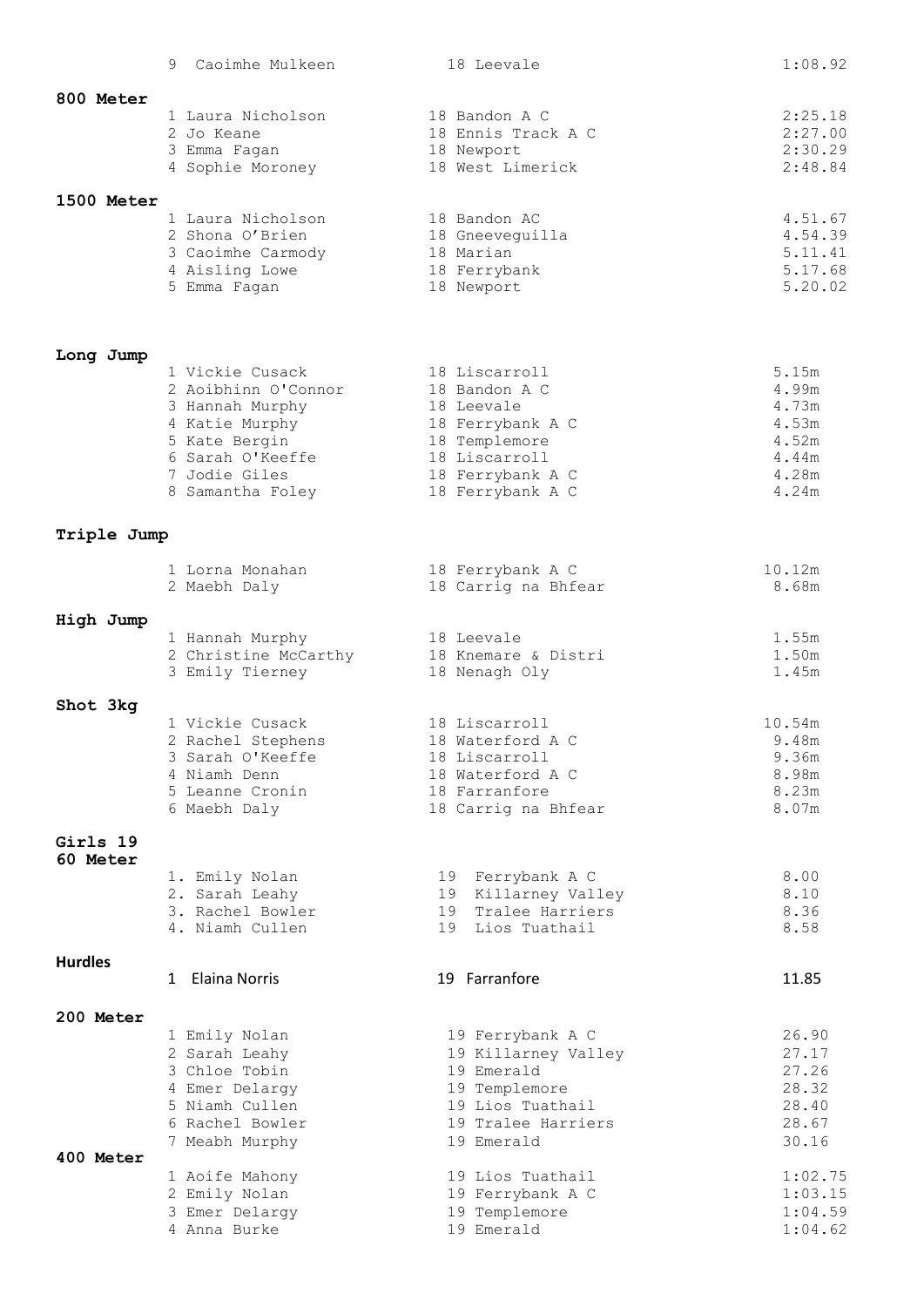|             | 5 Jessica Strain                 | 19 Midleton A C             | 1:06.11 |
|-------------|----------------------------------|-----------------------------|---------|
|             | 6 Amy Crowley                    | 19 Bandon A C               | 1:09.52 |
| 800 Meter   |                                  |                             |         |
|             | 1 Aoife Mahony                   | 19 Lios Tuathail            | 2:26.22 |
|             | Caoimhe Harvey<br>2              | 19 St John's                | 2:27.91 |
|             | $\mathcal{B}$<br>Shauna Doellken | 19 Kenmare & Distri         | 2:39.66 |
|             | 4 Ciara O'Neill                  | 19 Clonmel                  | 2:44.48 |
| 1500 Meter  |                                  |                             |         |
|             | 1 Aisling Kelly                  | 19 St. Johns                | 4.56.03 |
|             | 2 Aoife Mahony                   | 19 Lios Tuathail            | 5.05.28 |
|             | 3 Shauna Doellken                | 19 Kenmare & District       | 5.07.54 |
|             | 4 Christine O'Flynn              | 19 Carraig na bhFear        | 5.52.05 |
| Long Jump   |                                  |                             |         |
|             | 1 Rachel Bowler                  | 19 Tralee Harriers          | 5.28m   |
| Triple Jump |                                  |                             |         |
|             | 1 Rachel Bowler                  | 19 Tralee Harriers          | 10.82m  |
|             | 2 Amy Crowley                    | 19 Bandon A C               | 9.33m   |
| Shot 4kg    |                                  |                             |         |
|             | 1 Angharad Loughnane             | 19 Marian                   | 11.36m  |
|             | $2$ Noollo Ioniban               | $10$ North Corl $\lambda$ C | QQ7m    |

| 1 Angharad Loughnane | 19 Marian         | 11.36m |
|----------------------|-------------------|--------|
| 2 Noelle Lenihan     | 19 North Cork A C | 9.87m  |
| 3 Rebecca Ryan       | 19 Nenagh Oly     | 9.18m  |
|                      |                   |        |

# **Boys 13**

| 60 Meter Preliminaries |                      |                           |      |       |
|------------------------|----------------------|---------------------------|------|-------|
|                        | 1 Bobby Byrne        | <b>13 Tralee Harriers</b> |      | 8.50Q |
|                        | 2 Joel Joseph        | 13 Midleton A C           |      | 8.60Q |
|                        | 3 Eric Cunningham    | 13 Midleton A C           |      | 8.65Q |
|                        | 4 Samuel Olaoye      | 13 Ennis Track A C        |      | 8.75Q |
|                        | 4 Luke Butler        | 13 Midleton A C           |      | 8.75Q |
|                        | 4 George Alamu       | 13 Midleton A C           |      | 8.75Q |
|                        | 7 Sean Carmody       | 13 Belgooly               |      | 8.54Q |
|                        | 8 James Wallace      | 13 Tulla Athletic Club    |      | 8.73Q |
|                        | 9<br>Brendan O'Leary | 13 Lios Tuathail          |      | 8.97Q |
|                        | 10 Timmy Wilk        | 13 Ballymore Cobh         |      | 8.60Q |
|                        | 11 Colin O'Dwyer     | 13 Leevale                |      | 8.88Q |
|                        | 12 Darragh Enright   | 13 Dooneen A C            |      | 9.11Q |
|                        | 13 William Bello     | 13 Ennis Track A C        |      | 8.66q |
|                        | 14 Jack O'Callaghan  | 13 Nenagh Oly             |      | 8.87q |
|                        | 15 Killian Bergin    | 13 Templemore             |      | 8.96q |
|                        | 16 Tom Halley        | 13 Tramore                |      | 8.99q |
|                        | 17 Graham Dooley     | 13 Templemore             |      | 9.00  |
|                        | 18 Max O'Reilly      | 13 Belgooly               |      | 9.02  |
|                        | 19 Rory McCann       | 13 An Riocht A C          |      | 9.10  |
|                        | 20 Paddy Falvey      | <b>13 Tralee Harriers</b> |      | 9.12  |
|                        | 21 Ethan Tritschler  | 13 Lios Tuathail          |      | 9.16  |
|                        | 22 Praise Wenegiem   | 13 Belgooly               |      | 9.18  |
|                        | 23 Darragh Cunnane   | 13 Tralee Harriers        |      | 9.28  |
|                        | 24 Dylan Carroll     | 13 Templemore             |      | 9.28  |
|                        | 25 Ben Kiely         | 13 Tramore                |      | 9.82  |
|                        | 26 Dinny McLean      | 13 Midleton A C           |      | 9.95  |
|                        | 27 Rory Reen         | 13 Tralee Harriers        |      | 10.23 |
|                        | 28 Ronan O'Dwyer     | 13 Moycarkey Coolcroo     |      | 10.42 |
|                        | 29 Cathal Murphy     | <b>13 Tralee Harriers</b> |      | 10.49 |
| <b>Finals</b>          |                      |                           |      |       |
|                        | 1 Joel Joseph        | 13 Midleton A C           | 8.47 | 8.52  |
|                        | 2 Sean Carmody       | 13 Belgooly               | 8.61 | 8.57  |
|                        | 3 Eric Cunningham    | 13 Midleton A C           | 8.60 | 8.59  |
|                        | 3 Bobby Byrne        | 13 Tralee Harriers        | 8.60 | 8.59  |
|                        | 5 Luke Butler        | 13 Midleton A C           | 8.65 | 8.62  |
|                        | 6 James Wallace      | 13 Tulla Athletic Club    | 8.79 | 8.72  |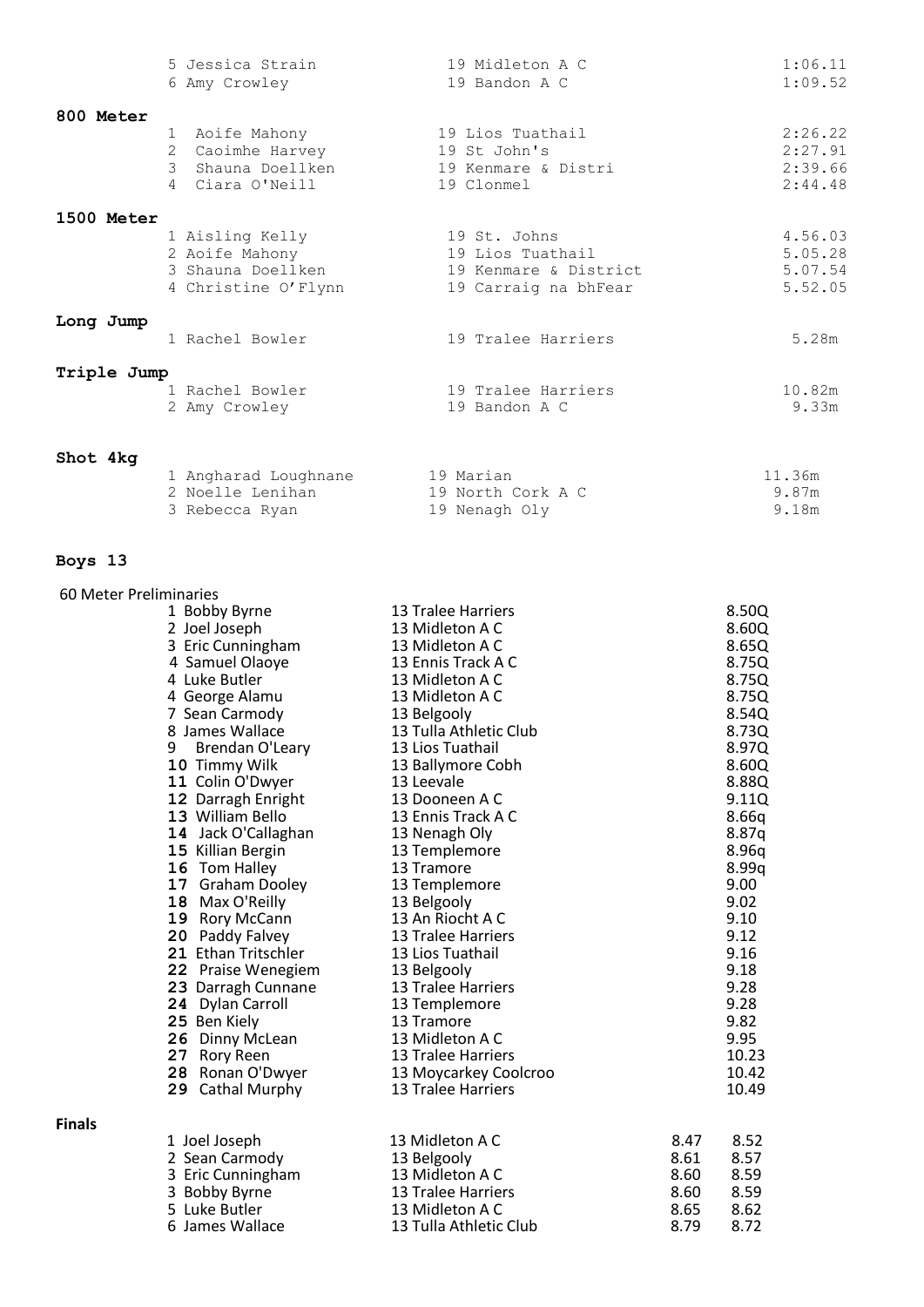|         | 7 Timmy Wilk<br>8 Samuel Olaoye | 13 Ballymore Cobh<br>13 Ennis Track A C | 8.61<br>8.81 | 8.73<br>8.92 |
|---------|---------------------------------|-----------------------------------------|--------------|--------------|
| Hurdles |                                 |                                         |              |              |
|         | 1 Kyle Ettoh                    | 13 Leevale                              |              | 10.10        |
|         | 2 William Bello                 | 13 Ennis Track A C                      |              | 10.34        |
|         | 3 George Alamu                  | 13 Midleton A C                         |              | 10.36        |
|         | 4 Sean Carmody                  | 13 Belgooly                             |              | 10.45        |
|         | 5 Jack O'Callaghan              | 13 Nenagh Oly                           |              | 10.61        |
|         | 6 David Igwe                    | 13 Ferrybank A C                        |              | 10.82        |
|         | 7 Max O'Reilly                  | 13 Belgooly                             |              | 10.85        |
|         | 8 Conor Walsh                   | 13 Tramore                              |              | 10.89        |
|         | 9 Dylan Carroll                 | 13 Templemore                           |              | 11.03        |
|         | 10 Samuel Olaoye                | 13 Ennis Track A C                      |              | 11.39        |
|         | 11 Darragh Cunnane              | 13 Tralee Harriers                      |              | 11.41        |
|         | 12 Cathal Murphy                | 13 Tralee Harriers                      |              | 11.83        |
|         | 13 Praise Wenegiem              | 13 Belgooly                             |              | 12.18        |
|         | 14 Oisin Hogan                  | 13 Fanahan McSweene                     |              | 14.64        |

## 600 Meter

| 1 Ronan Walsh               | 13 Shannon                | 1:41.68M |
|-----------------------------|---------------------------|----------|
| 2 Dara Kennedy              | 13 Newport                | 1:45.86  |
| 3 Joe Egan                  | 13 Moycarkey Coolcroo     | 1:47.32  |
| 4 Cian Hodgins              | 13 Nenagh Oly             | 1:47.33  |
| 5 Tom Walshe                | 13 Nenagh Oly             | 1:47.52  |
| 6 Bríain Cott               | 13 Midleton A C           | 1:49.00  |
| Conor Frawley<br>7          | 13 North Cork A C         | 1:51.42  |
| 8<br>Zak Egan               | 13 Nenagh Oly             | 1:51.79  |
| 9<br><b>Thomas McGuire</b>  | 13 Ennis Track A C        | 1:53.38  |
| 10<br><b>Filip McIntyre</b> | 13 Nenagh Oly             | 1:54.22  |
| Cian O'Dell<br>11           | 13 Ennis Track A C        | 1:55.22  |
| 12 Darragh Cunnane          | 13 Tralee Harriers        | 1:55.31  |
| 13 Aaron McLaughlin         | 13 Moyne                  | 1:55.89  |
| 14 Luke Hession             | 13 Limerick AC            | 1:56.12  |
| 15 Ben Kiely                | 13 Tramore                | 1:56.23  |
| 16 Aaron Coleman            | 13 Newport                | 1:56.34  |
| Darragh Enright<br>17       | 13 Dooneen A C            | 1:57.51  |
| Praise Wenegiem<br>18       | 13 Belgooly               | 1:57.85  |
| 19 Cathal Murphy            | 13 Tralee Harriers        | 2:00.34  |
| 20 Robert Ahern             | 13 Togher                 | 2:01.03  |
| 21 Rory Reen                | <b>13 Tralee Harriers</b> | 2:02.66  |
| 22 Eoin Coughlan            | 13 Togher                 | 2:06.39  |
| 23 Conor O'Brien            | 13 Carrick on Suir        | 2:10.84  |
| 24 David O'Driscoll         | 13 Togher                 | 2:23.46  |

**Long Jump**

| 1 Kyle Ettoh        | 13 Leevale         | 5.04mM |
|---------------------|--------------------|--------|
| 2 Sean Carmody      | 13 Belgooly        | 4.56m  |
| 3 Joel Joseph       | 13 Midleton A C    | 4.55m  |
| 4 Killian Bergin    | 13 Templemore      | 4.43m  |
| 5 William Bello     | 13 Ennis Track A C | J4.43m |
| 6 Timmy Wilk        | 13 Ballymore Cobh  | 4.36m  |
| 7 Graham Dooley     | 13 Templemore      | 4.35m  |
| 7 Eric Cunningham   | 13 Midleton A C    | 4.35m  |
| 9 Paddy Falvey      | 13 Tralee Harriers | 4.21m  |
| 10 Max O'Reilly     | 13 Belgooly        | 4.18m  |
| 11 Dara Kennedy     | 13 Newport         | 4.13m  |
| 12 Dylan Carroll    | 13 Templemore      | 4.05m  |
| 12 George Alamu     | 13 Midleton A C    | 4.05m  |
| 14 David Iqwe       | 13 Ferrybank A C   | 4.03m  |
| 15 Tom Walshe       | 13 Nenagh Oly      | 4.01m  |
| 16 Bobby Byrne      | 13 Tralee Harriers | 3.99m  |
| 17 Matthew Hardy    | 13 Borrisokane     | 3.97m  |
| 18 Filip McIntyre   | 13 Nenagh Oly      | 3.88m  |
| 19 Samuel Olaoye    | 13 Ennis Track A C | 3.77m  |
| 19 Jack O'Callaghan | 13 Nenagh Oly      | 3.77m  |
| 21 Darragh Cunnane  | 13 Tralee Harriers | 3.76m  |
| 22 Praise Wenegiem  | 13 Belgooly        | 3.59m  |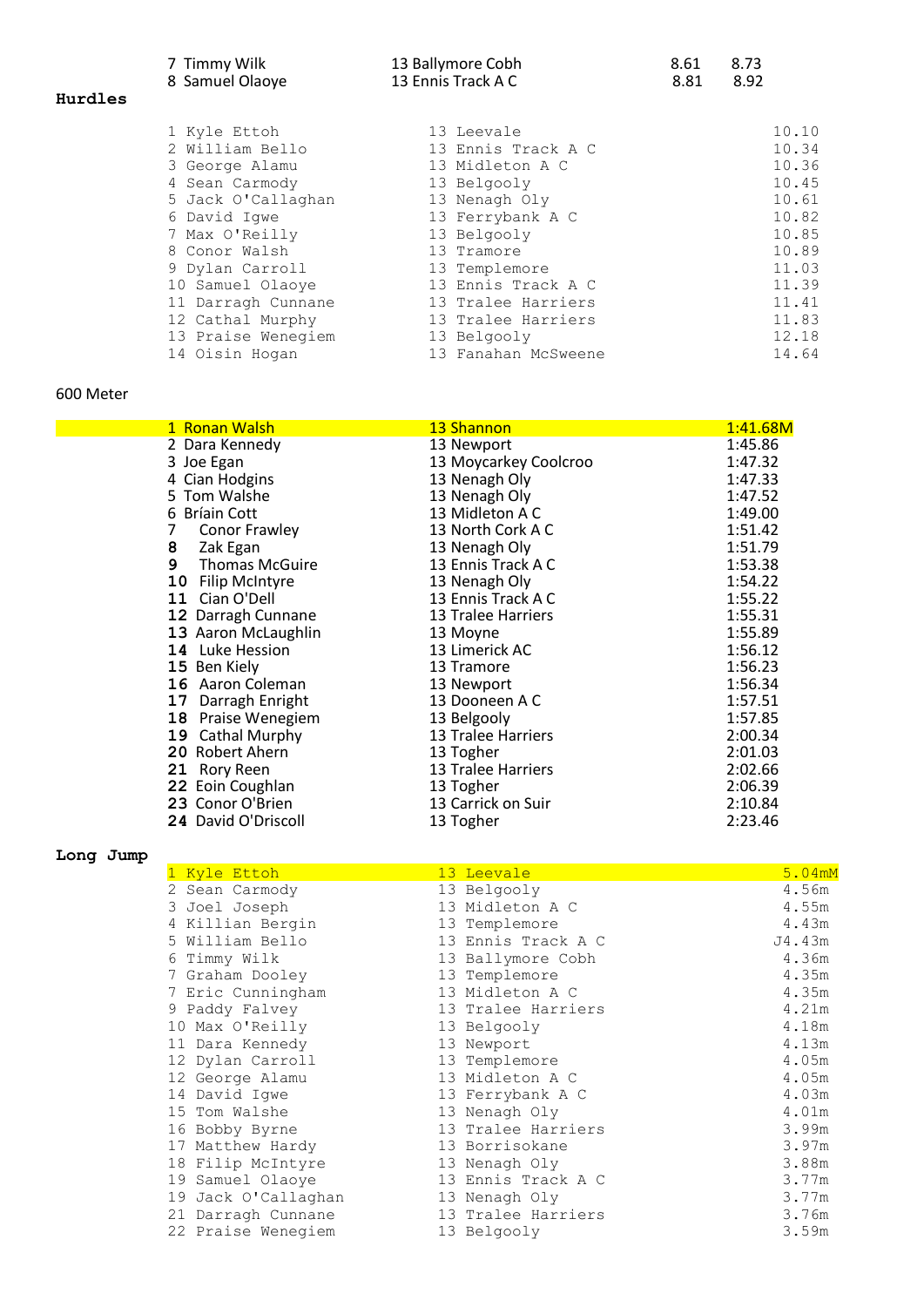23 Cathal Murphy 13 Tralee Harriers 3.44m -- Oisin Hogan 13 Fanahan McSweene FOUL

#### **High Jump**

| High Jump                  |                                   |                                        |                |
|----------------------------|-----------------------------------|----------------------------------------|----------------|
|                            | 1 Kyle Ettoh                      | 13 Leevale                             | 1.61mM         |
|                            | 2 Timmy Wilk                      | 13 Ballymore Cobh                      | 1.47m          |
|                            | 3 David Scanlon<br>4 Paddy Falvey | 13 Waterford A C<br>13 Tralee Harriers | 1.44m<br>1.35m |
|                            | 5 Killian Bergin                  | 13 Templemore                          | J1.35m         |
|                            | 6 Conor Walsh                     | 13 Tramore                             | J1.35m         |
|                            | 7 George Alamu                    | 13 Midleton A C                        | 1.30m          |
|                            | 7 William Bello                   | 13 Ennis Track A C                     | 1.30m          |
|                            | 7 Eric Cunningham                 | 13 Midleton A C                        | 1.30m          |
|                            | 10 Graham Dooley                  | 13 Templemore                          | 1.25m          |
|                            | 10 Bobby Byrne                    | 13 Tralee Harriers                     | 1.25m          |
|                            | 10 Filip McIntyre                 | 13 Nenagh Oly                          | 1.25m          |
|                            | -- Oisin Hogan                    | 13 Fanahan McSweene                    | ΝH             |
| Shot 2kg                   |                                   |                                        |                |
|                            | 1 George Alamu                    | 13 Midleton A C                        | 9.76m          |
|                            | 2 Tom Halley                      | 13 Tramore                             | 9.65m          |
|                            | 3 Samuel Olaoye                   | 13 Ennis Track A C                     | 9.59m          |
|                            | 4 Oisin Minogue                   | 13 Derg AC                             | 8.96m          |
|                            | 5 Jack O'Callaghan                | 13 Nenagh Oly                          | 8.45m          |
|                            | 6 Dinny McLean                    | 13 Midleton A C                        | 8.28m          |
|                            | 7 Dylan Scannell Fleming          | 13 Gneeveguilla A C                    | 8.16m          |
|                            | 8 Ronan O'Dwyer                   | 13 Moycarkey Coolcroo                  | 6.59m          |
|                            | 9 Darragh Cunnane                 | 13 Tralee Harriers                     | 6.58m          |
|                            | 10 Cathal Murphy                  | 13 Tralee Harriers                     | 6.41m          |
|                            | 11 Rory McCann                    | 13 Tramore A C                         | 5.50m          |
|                            | 12 Ben Kiely                      | 13 Tramore                             | 5.35m          |
| Boys 14<br>60 Meter Finals |                                   |                                        |                |
|                            |                                   |                                        |                |
|                            | 1 Glory Wenegiem                  | 14 Belgooly                            | 7.93           |
|                            | 2 Danny Kelly                     | 14 Belgooly                            | 8.03           |
|                            | 3 James Sage                      | 14 Nenagh Oly                          | 8.22 8.216     |
|                            | 4 Colin Murphy                    | 14 Leevale                             | J8.22 8.218    |
|                            | 5 Billy O'Riordan                 | 14 Belgooly                            | 8.28           |
|                            | 6 Jack Hannon                     | 14 St. Brendans                        | 8.43           |
|                            | 7 Dayle O'Meara                   | 14 Roscrea                             | 8.51           |
|                            | 8 Conor Callinan                  | 14 Leevale                             | 8.54           |
|                            | 9 Efe Opuoro                      | 14 Ennis Track A C                     | 8.61           |
| 60 Meter Hurdles           |                                   |                                        |                |
|                            | 1 Harry Nevin                     | 14 Leevale                             | 9.31           |
|                            | 2 Colin Murphy                    | 14 Leevale                             | 9.74           |
|                            | 3 Glory Wenegiem                  | 14 Belgooly                            | 9.98           |
|                            | 4 James Sage                      | 14 Nenagh Oly                          | 9.99           |
|                            | 5 Conor Callinan                  | 14 Leevale                             | 10.04          |
|                            | 6 Alex Reynolds                   | 14 Nenagh Oly                          | 10.98          |
|                            | 7 Darragh Murphy                  | 14 Tralee Harriers                     | 11.77          |
|                            | 8 Darragh Murphy                  | 14 Limerick AC                         | 11.83          |
|                            | 9 Tony White                      | 14 Tralee Harriers                     | 12.33          |
|                            | 10 Ben Connolly                   | 14 Nenagh Oly                          | 12.38          |
| 800 Meter                  |                                   |                                        |                |
|                            | 1 Cian Spillane                   | 14 Farranfore                          | 2:19.73        |
|                            | 2 Glory Wenegiem                  | 14 Belgooly                            | 2:21.92        |
|                            | 3 Cian O'Boyle                    | 14 Marian                              | 2:25.49        |
|                            | 4 Diarmuid Healy                  | 14 Midleton A C                        | 2:26.36        |
|                            | 5 Kelvin O'Carroll                | 14 Dooneen A C                         | 2:26.40        |
|                            | 6 Colin Ryan                      | 14 Ennis Track A C                     | 2:28.23        |
|                            | 7 Aidan Burke                     | 14 Waterford A C                       | 2:28.68        |
|                            | 8 Billy O'Riordan                 | 14 Belgooly                            | 2:30.52        |

9 Niall Murphy 14 St Cronan's 2:32.61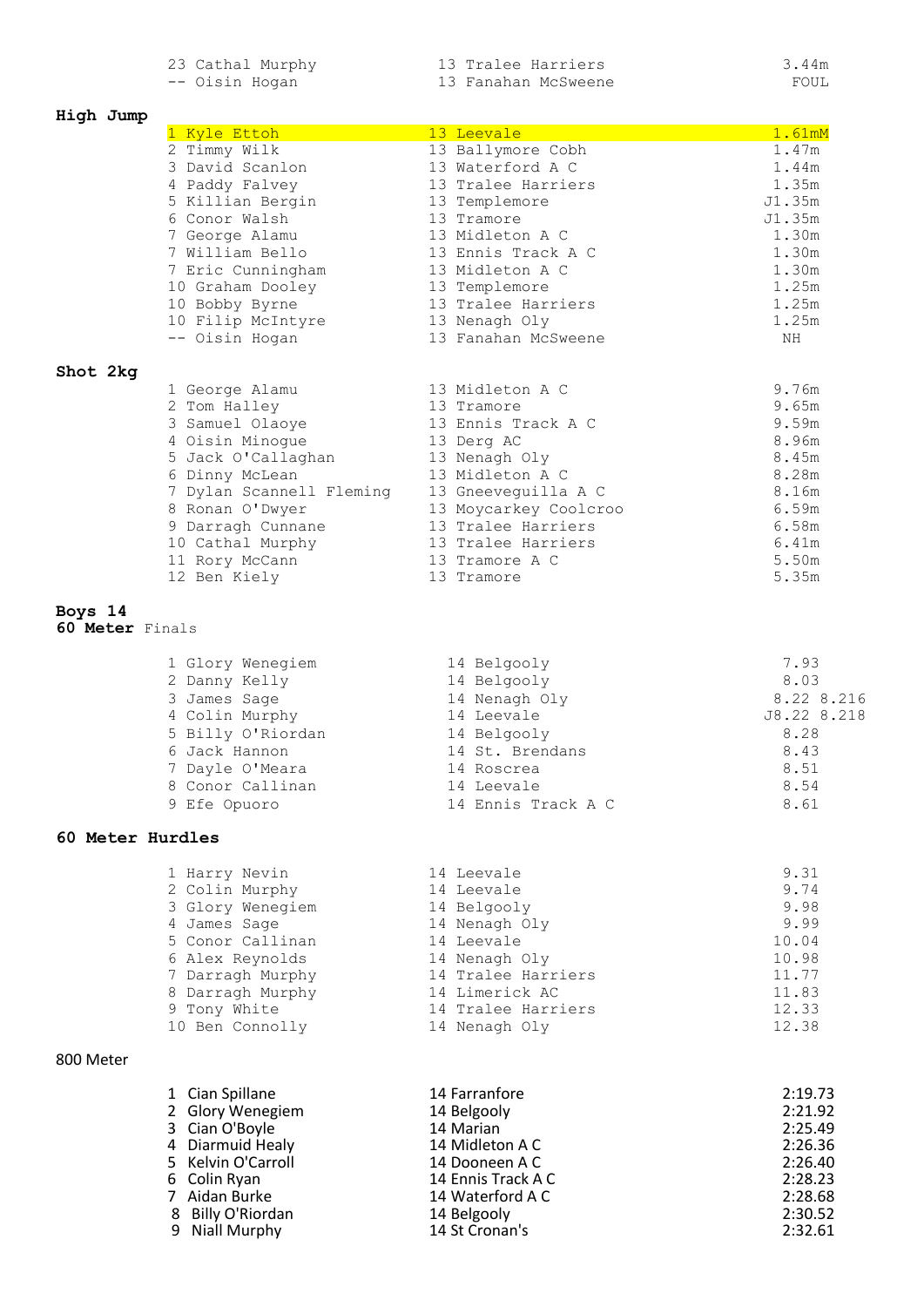|    | 10 Mark Riordan       | 14 North Cork A C         | 2:33.77 |
|----|-----------------------|---------------------------|---------|
|    | 11 Darragh O'Sullivan | 14 Dooneen A C            | 2:38.30 |
| 12 | Darragh Keily         | 14 Leevale                | 2:39.71 |
|    | 13 Nathan Bagge       | 14 Ferrybank A C          | 2:41.94 |
|    | 14 Gearoid Mulvihill  | 14 Lios Tuathail          | 2:46.27 |
|    | 15 Rian Quinn         | 14 Lios Tuathail          | 2:46.56 |
|    | 16 Darragh Murphy     | 14 Tralee Harriers        | 2:47.57 |
| 17 | Danny Hogan           | 14 Ferrybank A C          | 2:48.20 |
|    | 18 Fionnan Leahy      | 14 Togher                 | 2:48.34 |
|    | 19 Eoin O'Connor      | 14 Bandon A C             | 2:50.40 |
|    | 20 Tony White         | <b>14 Tralee Harriers</b> | 2:51.52 |
| 21 | Joey O'Dwyer          | 14 Blarney Iniscarra      | 2:54.46 |
|    | 22 Oisin Brady        | 14 Emerald                | 2:55.00 |
|    | 23 Cian Twomey        | 14 Togher                 | 3:03.05 |

# **1000 Meter Race Walk**

| 1 Noah McConway   | 14 St Cronan's | 5:43.99 |
|-------------------|----------------|---------|
| 2 Conor Kilcawley | 14 St Cronan's | 6:44.09 |

# **Long Jump**

| Danny Kelly           | 14 Belgooly        | 5.76mM |
|-----------------------|--------------------|--------|
| 2 Glory Wenegiem      | 14 Belgooly        | 4.96m  |
| 3 James Sage          | 14 Nenagh Oly      | 4.86m  |
| 4 Dayle O'Meara       | 14 Roscrea         | 4.66m  |
| 5 Colin Murphy        | 14 Leevale         | 4.64m  |
| 6 Alex Reynolds       | 14 Nenagh Oly      | 4.52m  |
| 7 Jack Hannon         | 14 St. Brendans    | 4.39m  |
| 8 Alex Ademola        | 14 Leevale         | 4.38m  |
| 9 Billy O'Riordan     | 14 Belgooly        | 4.35m  |
| 10 Colin Ryan         | 14 Ennis Track A C | 4.16m  |
| 11 Efe Opuoro         | 14 Ennis Track A C | 4.10m  |
| 12 Sean Kavanagh      | 14 Midleton A C    | 4.05m  |
| 13 Conor Callinan     | 14 Leevale         | 4.01m  |
| 14 Michael Fitzgerald | 14 Roscrea         | 3.84m  |
| 15 Darragh Murphy     | 14 Limerick AC     | 3.79m  |
| 16 Jack Warren        | 14 St Cronan's     | 3.61m  |
| 17 Ben Connolly       | 14 Nenagh Oly      | 3.58m  |
| 18 Darragh Murphy     | 14 Tralee Harriers | 3.48m  |
| 19 Danny Hogan        | 14 Ferrybank A C   | 2.96m  |
| 20 Oisin Brady        | 14 Emerald         | 2.93m  |

## **High Jump**

|               | 1 Geoffrey Joy O'Regan | 14 Sunhill Harriers AC | 1.67mM |
|---------------|------------------------|------------------------|--------|
|               | 2 Harry Nevin          | 14 Leevale             | 1.56m  |
|               | 3 Sean Kavanagh        | 14 Midleton A C        | 1.50m  |
|               | 4 Noah McConway        | 14 St Cronan's         | 1.45m  |
|               | 5 Alex Reynolds        | 14 Nenagh Oly          | J1.45m |
|               | 6 Sam Griffin          | 14 Killarney Valley    | 1.40m  |
|               | 7 Conor Callinan       | 14 Leevale             | 1.30m  |
|               | 8 Ben Connolly         | 14 Nenagh Oly          | 1.25m  |
|               | 9 Darragh Murphy       | 14 Limerick AC         | 1.20m  |
| Shot $2.72kg$ |                        |                        |        |
|               | 1 Jack Cullen          | 14 Bandon A C          | 11.18m |
|               | 2 Harry Nevin          | 14 Leevale             | 10.41m |
|               | 3 Noah McConway        | 14 St Cronan's         | 9.83m  |
|               | 4 Callum Keating       | 14 North Cork A C      | 9.63m  |
|               | 5 Alex Reynolds        | 14 Nenagh Oly          | 9.13m  |
|               | 6 Tony White           | 14 Tralee Harriers     | 8.73m  |
|               | 7 Ben Connolly         | 14 Nenagh Oly          | 8.15m  |
|               | 8 Darragh Murphy       | 14 Tralee Harriers     | 7.12m  |
|               |                        |                        |        |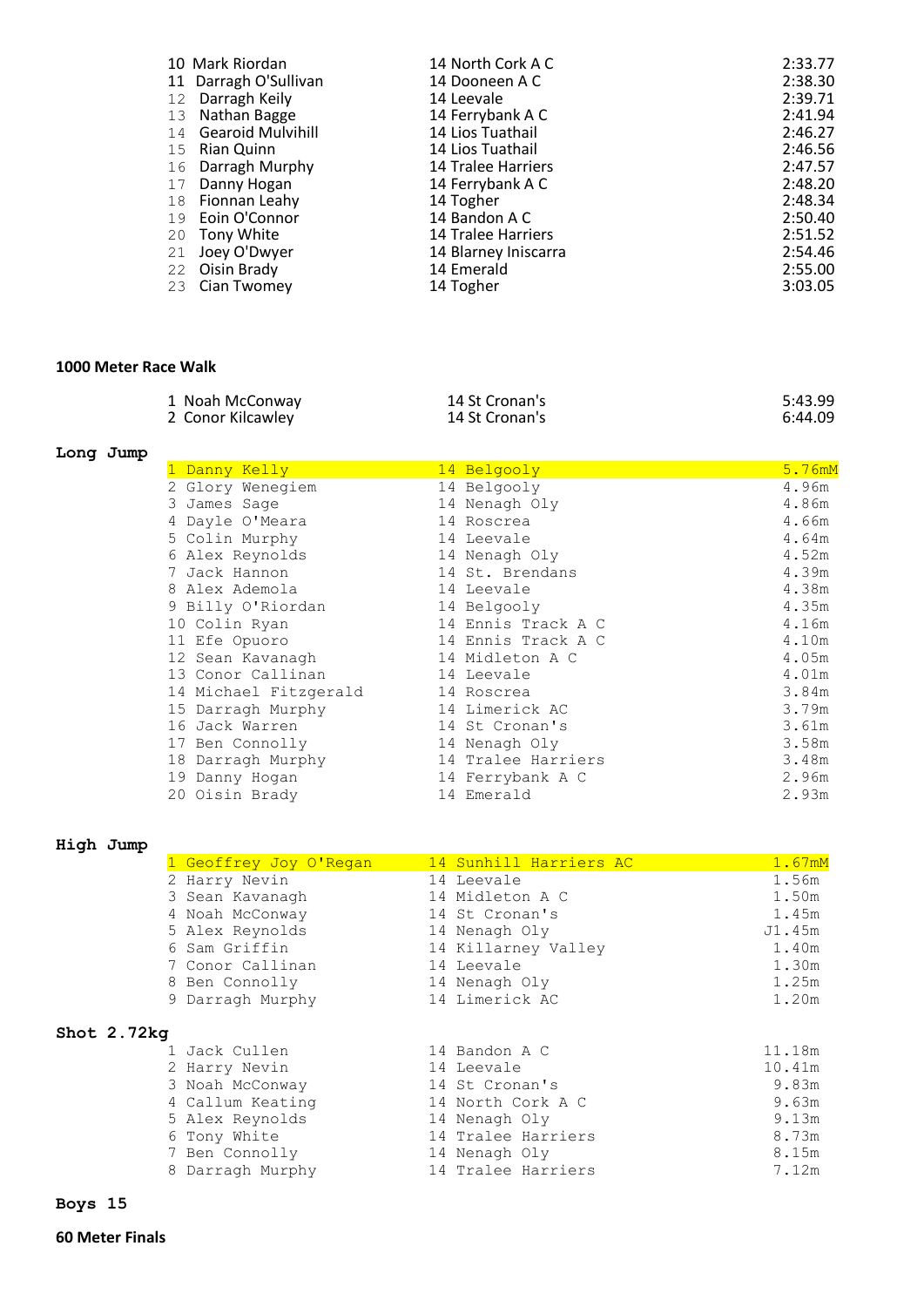|                  | 1 Armond Schoeman<br>2 David Joseph<br>3 Tessy Lawal<br>4 Kyle Dooley<br>5 Jordan Kissane<br>6 Joseph Cunningham<br>25 Sean Mahony<br>26 Jonah Osobase                                       | 15 Templemore<br>15 Midleton A C<br>15 Dooneen A C<br>15 Templemore<br><b>15 Tralee Harriers</b><br>15 Nenagh Oly<br>15 Lios Tuathail<br>15 Leevale                     | 7.80<br>7.82<br>7.94<br>7.98<br>8.05<br>8.31<br>8.47<br>8.65                                    |
|------------------|----------------------------------------------------------------------------------------------------------------------------------------------------------------------------------------------|-------------------------------------------------------------------------------------------------------------------------------------------------------------------------|-------------------------------------------------------------------------------------------------|
| 60 Meter Hurdles |                                                                                                                                                                                              |                                                                                                                                                                         |                                                                                                 |
|                  | 1 Reece Ademola<br>2 Armond Schoeman<br>3 Hugh Collins<br>4 Tessy Lawal<br>5 Jack Greaney<br>6 Jordan Kissane<br>7 Thomas Mann                                                               | 15 Leevale<br>15 Templemore<br>15 Leevale<br>15 Dooneen A C<br>15 Gneeveguilla A C<br>15 Tralee Harriers<br>15 St Mary's Lk                                             | 9.47<br>9.68<br>9.93<br>10.30<br>10.65<br>10.67<br>11.04                                        |
| 800 Meter        | 1 Nathan Sheehy Cremin                                                                                                                                                                       | 15 St Mary's Lk                                                                                                                                                         | 2:24.41                                                                                         |
|                  | 2 Michael O'Reilly<br>3 Callum Hurley<br>4 David Quinn<br>5 Tessy Lawal<br>6 David O'Callaghan<br>7 Michael Cullinane<br>8 Luke Hever<br>9 Dermot Pierse<br>10 George O'Leary                | 15 Kenmare & District<br>15 Ferrybank A C<br>15 Templemore<br>15 Dooneen A C<br>15 Lios Tuathail<br>15 Togher<br>15 North Cork A C<br>15 Lios Tuathail<br>15 Nenagh Oly | 2:25.46<br>2:26.29<br>2:34.65<br>2:35.06<br>2:36.71<br>2:38.07<br>2:43.18<br>2:43.67<br>2:46.89 |
| 1000 Meter Race  |                                                                                                                                                                                              |                                                                                                                                                                         |                                                                                                 |
|                  | 1 Ciaran Hurley                                                                                                                                                                              | 15 Carrig na Bhfear                                                                                                                                                     | 6:02.90                                                                                         |
| Long Jump        |                                                                                                                                                                                              |                                                                                                                                                                         |                                                                                                 |
|                  | 1 Mark Carroll<br>2 Reece Ademola<br>3 Hugh Collins<br>4 Joseph Cunningham<br>5 David Joseph<br>6 Jordan Kissane<br>7 Jonah Osobase<br>8 Sean O'Riordan<br>9 Sean Mahony<br>10 Saran McGrath | 15 Templemore<br>15 Leevale<br>15 Leevale<br>15 Nenagh Oly<br>15 Midleton A C<br>15 Tralee Harriers<br>15 Leevale<br>15 Midleton A C<br>15 Lios Tuathail<br>15 Leevale  | 5.26m<br>5.22m<br>5.05m<br>4.85m<br>4.82m<br>4.73m<br>4.58m<br>4.49m<br>4.44m<br>4.12m          |

# **High Jump**

| l Reece Ademola     | 15 Leevale         | 1.75m |
|---------------------|--------------------|-------|
| 2 Ciaran O'Sullivan | 15 St Mary's Lk    | 1.60m |
| 3 Jordan Kissane    | 15 Tralee Harriers | 1.55m |
| 4 Joseph Higgins    | 15 Leevale         | 1.35m |

#### **Shot 3kg**

| 1 Jack Barnett     | 15 Templemore      | 13.93mM |
|--------------------|--------------------|---------|
| 2 Josh Delaney     | 15 Nenagh Oly      | 13.30m  |
| 3 Sean O'Riordan   | 15 Midleton A C    | 11.53m  |
| 4 Azuolas Varnili  | 15 Templemore      | 10.84m  |
| 5 Shane Og McGaley | 15 An Riocht A C   | 10.07m  |
| 6 Jordan Kissane   | 15 Tralee Harriers | 9.39m   |
| 7 Joe Ivory        | 15 Liscarroll      | 9.30m   |

# **Boys 16**

## **60 Meter Finals**

| 1 Daniel Hurley      | 16 Leevale                | 7.48 |
|----------------------|---------------------------|------|
| 2 Robert Twomey      | 16 Leevale                | 7.55 |
| 3 Cillian Griffin    | 16 Tralee Harriers        | 7.59 |
| 4 Basit Oyebanji     | <b>16 Tralee Harriers</b> | 7.83 |
| 5 Andre Costa Barros | 16 Nenagh Oly             | 7.89 |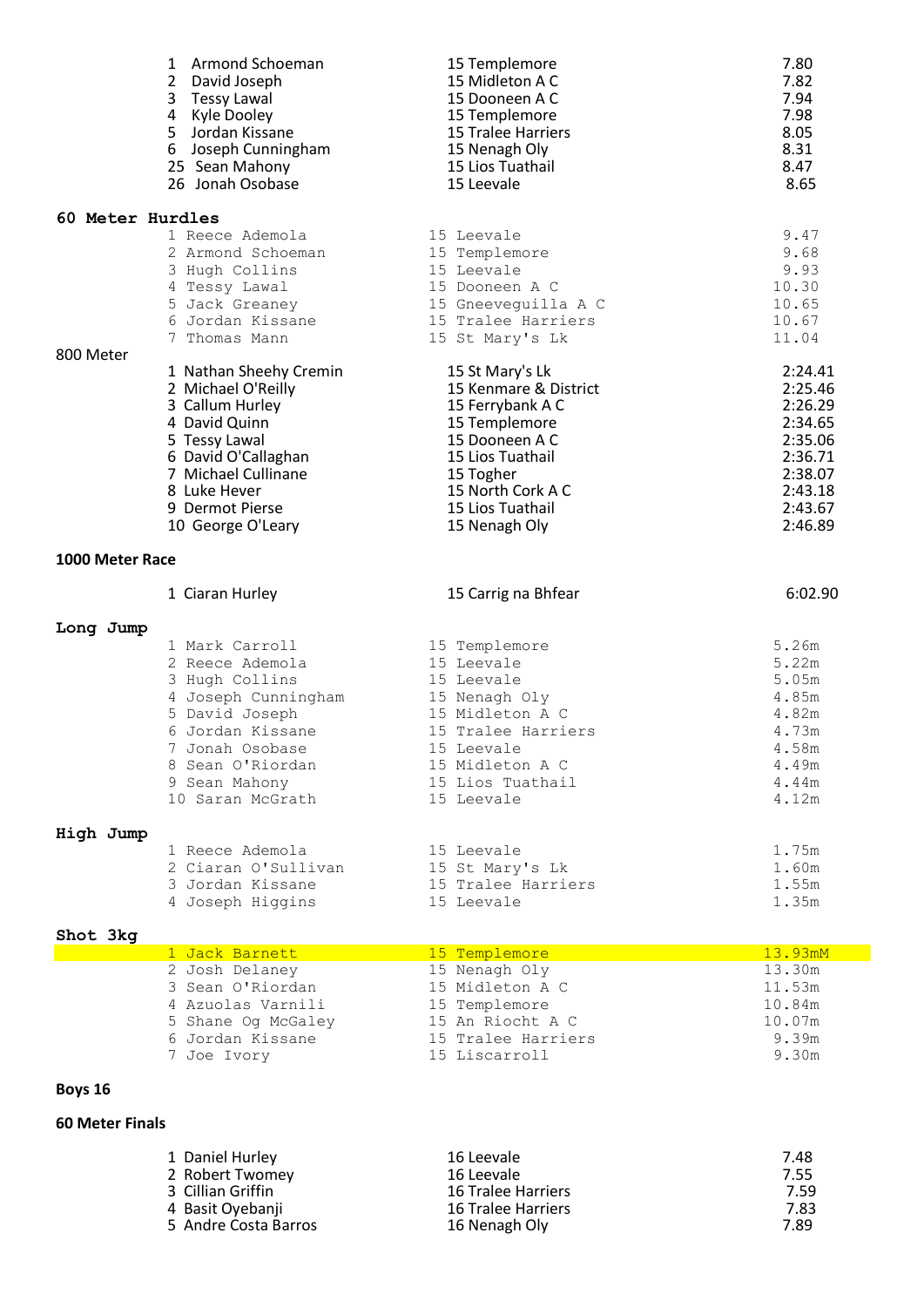|                  | 6 Darragh Murray                                                                                                                                                                                                                                                                                                               | 16 Nenagh Oly                                                                                                                                                                                                                                                                                                                    | 7.90                                                                                                                                |
|------------------|--------------------------------------------------------------------------------------------------------------------------------------------------------------------------------------------------------------------------------------------------------------------------------------------------------------------------------|----------------------------------------------------------------------------------------------------------------------------------------------------------------------------------------------------------------------------------------------------------------------------------------------------------------------------------|-------------------------------------------------------------------------------------------------------------------------------------|
|                  | 7 Jordan Collins                                                                                                                                                                                                                                                                                                               | 16 Templemore                                                                                                                                                                                                                                                                                                                    | 7.98                                                                                                                                |
|                  | 8 Adam O'Dwyer                                                                                                                                                                                                                                                                                                                 | 16 Moycarkey Coolcroo                                                                                                                                                                                                                                                                                                            | 8.01                                                                                                                                |
| 60 Meter Hurdles |                                                                                                                                                                                                                                                                                                                                |                                                                                                                                                                                                                                                                                                                                  |                                                                                                                                     |
|                  | 1 Wymin Sivakumar                                                                                                                                                                                                                                                                                                              | 16 Leevale                                                                                                                                                                                                                                                                                                                       | 8.73                                                                                                                                |
|                  | 2 Josh Egan                                                                                                                                                                                                                                                                                                                    | 16 Nenagh Oly                                                                                                                                                                                                                                                                                                                    | 9.06                                                                                                                                |
|                  | 3 Shane Aherne                                                                                                                                                                                                                                                                                                                 | 16 Leevale                                                                                                                                                                                                                                                                                                                       | 9.09                                                                                                                                |
|                  | 4 Jack McEvoy                                                                                                                                                                                                                                                                                                                  | 16 Nenagh Oly                                                                                                                                                                                                                                                                                                                    | 9.41                                                                                                                                |
|                  | 5 Diarmuid O'Connor                                                                                                                                                                                                                                                                                                            | 16 Bandon A C                                                                                                                                                                                                                                                                                                                    | 9.42                                                                                                                                |
|                  | 6 Cillian Griffin                                                                                                                                                                                                                                                                                                              | 16 Tralee Harriers                                                                                                                                                                                                                                                                                                               | 9.62                                                                                                                                |
| 200 Meter        |                                                                                                                                                                                                                                                                                                                                |                                                                                                                                                                                                                                                                                                                                  |                                                                                                                                     |
|                  | 1 Daniel Hurley<br>2 Robert Twomey<br>3 Cillian Griffin<br>4 Adam O'Dwyer<br>5 Basit Oyebanji<br>6 Nathan Wright<br>7 Andre Costa Barros<br>8 Jordan Collins<br>27 Jordan Collins<br>28 Liam Crowley<br>29 Tristan Chambers<br>30 Sam Dunning<br>31 Dylan Chambers<br>32 Finn Brady<br>33 Dylan McLaughlin<br>Josh Egan<br>$-$ | 16 Leevale<br>16 Leevale<br><b>16 Tralee Harriers</b><br>16 Moycarkey Coolcroo<br><b>16 Tralee Harriers</b><br>16 Lios Tuathail<br>16 Nenagh Oly<br>16 Templemore<br>16 Templemore<br>16 Bandon A C<br>16 Bandon A C<br>16 St Catherines A C<br>16 Bandon A C<br>16 Emerald<br>16 Moyne<br>16 Nenagh Oly DQ<br>Lane infringement | 24.48<br>25.01<br>25.10<br>25.50<br>25.53<br>25.59<br>25.83<br>25.87<br>25.87<br>26.31<br>26.38<br>26.56<br>26.94<br>27.35<br>27.38 |
| 800 Meter        |                                                                                                                                                                                                                                                                                                                                |                                                                                                                                                                                                                                                                                                                                  |                                                                                                                                     |
|                  | 1 Rory Prendeville                                                                                                                                                                                                                                                                                                             | 16 Emerald                                                                                                                                                                                                                                                                                                                       | 2:11.04                                                                                                                             |
|                  | 2 Daire O'Sullivan                                                                                                                                                                                                                                                                                                             | 16 Carrig na Bhfear                                                                                                                                                                                                                                                                                                              | 2:11.56                                                                                                                             |
|                  | 3 Diarmuid O'Connor                                                                                                                                                                                                                                                                                                            | 16 Bandon A C                                                                                                                                                                                                                                                                                                                    | 2:11.89                                                                                                                             |
|                  | 4 Fintan O'Sullivan                                                                                                                                                                                                                                                                                                            | 16 Dooneen A C                                                                                                                                                                                                                                                                                                                   | 2:22.86                                                                                                                             |
|                  | 5 Matteo Mary                                                                                                                                                                                                                                                                                                                  | 16 Waterford A C                                                                                                                                                                                                                                                                                                                 | 2:26.72                                                                                                                             |
|                  | 6 John O'Donoghue                                                                                                                                                                                                                                                                                                              | 16 St Cronan's                                                                                                                                                                                                                                                                                                                   | 2:26.96                                                                                                                             |
|                  | 7 Ben Keane                                                                                                                                                                                                                                                                                                                    | 16 Waterford A C                                                                                                                                                                                                                                                                                                                 | 2:27.73                                                                                                                             |
|                  | 8 Dylan McLaughlin                                                                                                                                                                                                                                                                                                             | 16 Moyne                                                                                                                                                                                                                                                                                                                         | 2:28.08                                                                                                                             |
|                  | 9 Finn Brady                                                                                                                                                                                                                                                                                                                   | 16 Emerald                                                                                                                                                                                                                                                                                                                       | 2:30.69                                                                                                                             |
| 1500 Meter       |                                                                                                                                                                                                                                                                                                                                |                                                                                                                                                                                                                                                                                                                                  |                                                                                                                                     |
|                  | 1 Daire O'Sullivan                                                                                                                                                                                                                                                                                                             | 16 Carrig na Bhfear                                                                                                                                                                                                                                                                                                              | 4:35.64                                                                                                                             |
|                  | 2 Matteo Mary                                                                                                                                                                                                                                                                                                                  | 16 Waterford A C                                                                                                                                                                                                                                                                                                                 | 4:45.45                                                                                                                             |
|                  | 3 Adam Ryann                                                                                                                                                                                                                                                                                                                   | 16 Newport                                                                                                                                                                                                                                                                                                                       | 4:49.88                                                                                                                             |
|                  | 4 Simon Collins                                                                                                                                                                                                                                                                                                                | 16 Leevale                                                                                                                                                                                                                                                                                                                       | 4:51.88                                                                                                                             |
|                  | 5 Ben Keane                                                                                                                                                                                                                                                                                                                    | 16 Waterford A C                                                                                                                                                                                                                                                                                                                 | 4:58.94                                                                                                                             |
|                  | 6 Eoin Hearne                                                                                                                                                                                                                                                                                                                  | 16 Ferrybank A C                                                                                                                                                                                                                                                                                                                 | 5:00.24                                                                                                                             |
|                  | 7 Conor Blake                                                                                                                                                                                                                                                                                                                  | 16 St John's                                                                                                                                                                                                                                                                                                                     | 5:03.66                                                                                                                             |
| Long Jump        |                                                                                                                                                                                                                                                                                                                                |                                                                                                                                                                                                                                                                                                                                  |                                                                                                                                     |
|                  | 1 Wymin Sivakumar                                                                                                                                                                                                                                                                                                              | 16 Leevale                                                                                                                                                                                                                                                                                                                       | 5.99m                                                                                                                               |
|                  | 2 Cillian Griffin                                                                                                                                                                                                                                                                                                              | 16 Tralee Harriers                                                                                                                                                                                                                                                                                                               | 5.76m                                                                                                                               |
|                  | 3 Tristan Chambers                                                                                                                                                                                                                                                                                                             | 16 Bandon A C                                                                                                                                                                                                                                                                                                                    | 5.49m                                                                                                                               |
|                  | 3 Josh Egan                                                                                                                                                                                                                                                                                                                    | 16 Nenagh Oly                                                                                                                                                                                                                                                                                                                    | 5.49m                                                                                                                               |
|                  | 5 Nathan Wright                                                                                                                                                                                                                                                                                                                | 16 Lios Tuathail                                                                                                                                                                                                                                                                                                                 | 5.44m                                                                                                                               |
|                  | 6 Dylan Chambers                                                                                                                                                                                                                                                                                                               | 16 Bandon A C                                                                                                                                                                                                                                                                                                                    | 5.01m                                                                                                                               |
|                  | 7 Jack McEvoy                                                                                                                                                                                                                                                                                                                  | 16 Nenagh Oly                                                                                                                                                                                                                                                                                                                    | 4.97m                                                                                                                               |
|                  | 8 Sam Dunning                                                                                                                                                                                                                                                                                                                  | 16 St Catherines A C                                                                                                                                                                                                                                                                                                             | 4.70m                                                                                                                               |
|                  | 9 Liam Crowley                                                                                                                                                                                                                                                                                                                 | 16 Bandon A C                                                                                                                                                                                                                                                                                                                    | 4.57m                                                                                                                               |
|                  | 10 Dylan McLaughlin                                                                                                                                                                                                                                                                                                            | 16 Moyne                                                                                                                                                                                                                                                                                                                         | 4.41m                                                                                                                               |
| High Jump        | 1 Conor Blake                                                                                                                                                                                                                                                                                                                  | 16 St John's                                                                                                                                                                                                                                                                                                                     | 1.61m                                                                                                                               |
|                  | 2 Daniel Greene                                                                                                                                                                                                                                                                                                                | 16 St John's                                                                                                                                                                                                                                                                                                                     | J1.61m                                                                                                                              |
|                  | 3 Josh Egan                                                                                                                                                                                                                                                                                                                    | 16 Nenagh Oly                                                                                                                                                                                                                                                                                                                    | 1.59m                                                                                                                               |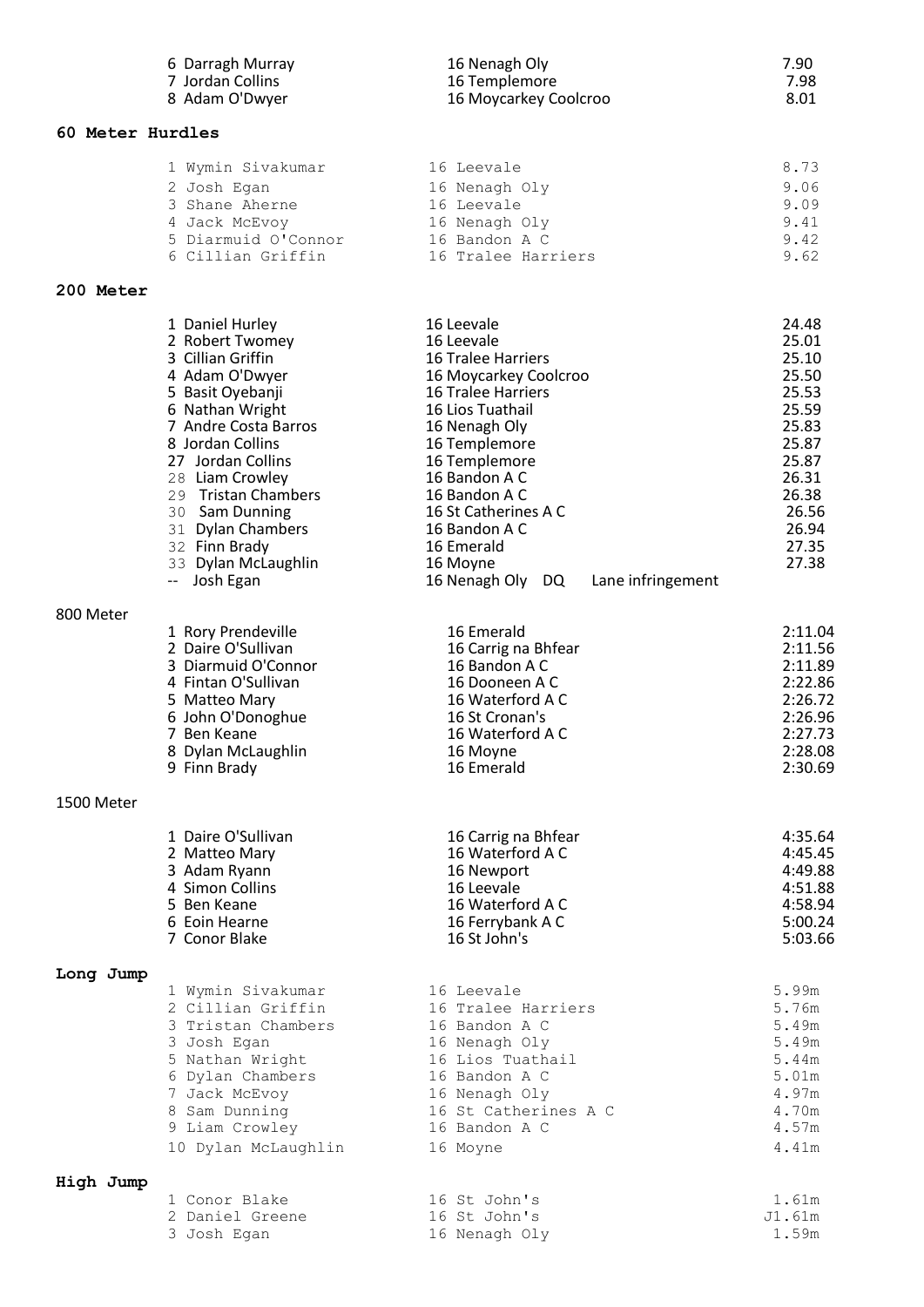| 4 Cillian Griffin |  |
|-------------------|--|
|-------------------|--|

# **Shot 4kg**

| 1 Shane Cawley    | 16 Waterford A C    | 13.13m |
|-------------------|---------------------|--------|
| 2 Gary Randles    | 16 Kenmare & Distri | 12.14m |
| 3 Sean Frawley    | 16 North Cork A C   | 11.84m |
| 4 Ricky Carroll   | 16 Fanahan McSweene | 11.62m |
| 5 Cillian Griffin | 16 Tralee Harriers  | 10.93m |
| 6 Jack McEvoy     | 16 Nenagh Oly       | 10.11m |
| 7 Josh Egan       | 16 Nenagh Oly       | 9.56m  |
| 8 Daniel Greene   | 16 St John's        | 8.36m  |
|                   |                     |        |

# **Boys 17**

## 60 Meter Finals

| 1 Conor Morey        | 17 Leevale            | 7.20 |
|----------------------|-----------------------|------|
| 2 Paul O'Shaughnessy | 17 Dooneen A C        | 7.23 |
| 3 Colin Doyle        | 17 Leevale            | 7.28 |
| 4 Marc Jones         | 17 Ballymore Cobh     | 7.34 |
| 5 Ryan O'Leary       | 17 Leevale            | 7.48 |
| 6 Jack Ryan          | 17 Moycarkey Coolcroo | 7.57 |
| 7 Sean Caralon       | 17 Nenagh Oly         | 7.59 |
| 8 Joseph McEvoy      | 17 Nenagh Oly         | 7.62 |

## **60 Meter Hurdles**

| 1 Darragh Miniter  | 17 St. Marys Clare | 8.59  |
|--------------------|--------------------|-------|
| 2 Joseph McEvoy    | 17 Nenagh Oly      | 8.70  |
| 3 Brian Lynch      | 17 Old Abbey       | 8.94  |
| 4 Darragh Courtney | 17 St. Brendans    | 8.96  |
| 5 Sean Burke       | 17 Moyne           | 12.43 |
|                    |                    |       |

# **200 Meter**

| 1 Conor Morey              | 17 Leevale         | 23.72 |
|----------------------------|--------------------|-------|
| 2 Colin Doyle              | 17 Leevale         | 23.76 |
| 3 Ryan O'Leary             | 17 Leevale         | 24.06 |
| 4 Darragh Miniter          | 17 St. Marys Clare | 24.35 |
| 5 Marc Jones               | 17 Ballymore Cobh  | 24.65 |
| 6 Jack Hickey              | 17 Moyne           | 25.00 |
| 7 Michael Tony             | 17 Lios Tuathail   | 25.09 |
| 8 Ben Sheehan              | 17 Lios Tuathail   | 25.15 |
| 9 Jordan Mason             | 17 Liscarroll      | 25.53 |
| 10 Cathal Fitzgibbon       | 17 Tralee Harriers | 26.01 |
| 24 Miguel Gonzalez Estrada | 17 Leevale         | 26.25 |
| 25 Emmanuel Alamu          | 17 Midleton A C    | 26.30 |
| 26 Jack Riordan            | 17 Leevale         | 26.31 |
| 27 Sean Burke              | 17 Moyne           | 26.86 |
| 28 Cian Wall               | 17 Tralee Harriers | 28.24 |
| 29 Brian O'Callaghan       | 17 Moyne           | 28.82 |
|                            |                    |       |

## 800 Meter

| 1 Luke Brennan      | 17 Waterford A C   | 2:05.10    |
|---------------------|--------------------|------------|
| 2 Jake Bagge        | 17 Ferrybank A C   | 2:07.60    |
| 3 Ben Deasy         | 17 Ennis Track A C | 2:07.87    |
| 4 Cathal Fitzgibbon | 17 Tralee Harriers | 2:10.38    |
| 5 Jack O'Shea       | 17 Midleton A C    | 2:10.92    |
| 6 Colin Coleman     | 17 Newport         | 2:16.42    |
| 7 Scott Cave        | 17 Ennis Track A C | 2:23.20    |
| 8 Michael O'Brien   | 17 Newport         | 2:23.81    |
| 9 Daniel Slattery   | 17 Clonmel         | 2:35.76    |
| -- Brayan Colas     | 17 Waterford A C   | <b>DNF</b> |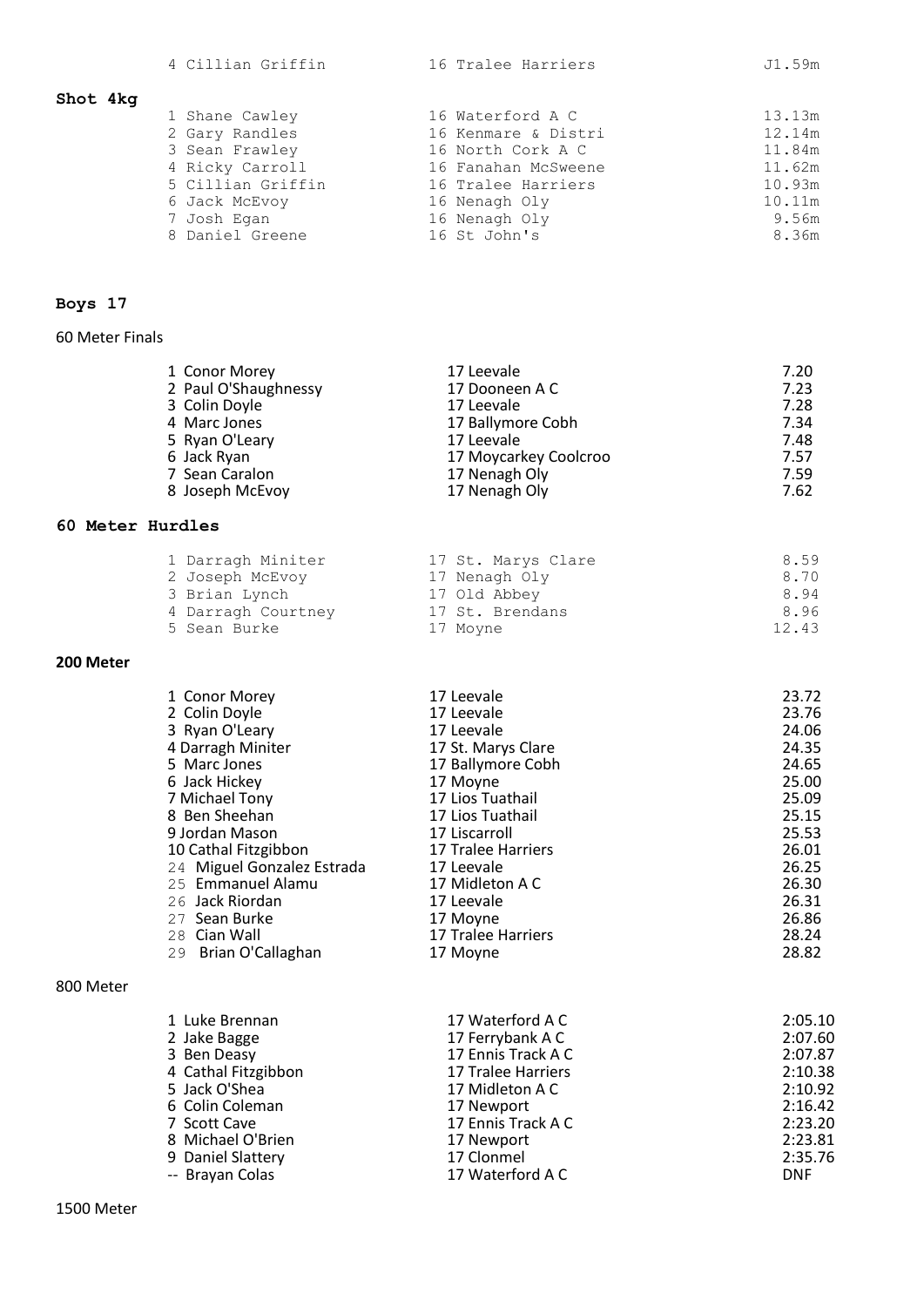|                        | 1 Luke Brennan                                                          | 17 Waterford A C                                              | 4:30.07                 |
|------------------------|-------------------------------------------------------------------------|---------------------------------------------------------------|-------------------------|
|                        | 2 Ben Deasy                                                             | 17 Ennis Track A C                                            | 4:30.77                 |
|                        | 3 Jake Bagge                                                            | 17 Ferrybank A C                                              | 4:31.11                 |
|                        | 4 Cathal Fitzgibbon                                                     | 17 Tralee Harriers                                            | 4:35.32                 |
|                        | 5 Michael O'Brien                                                       | 17 Newport                                                    | 4:55.97                 |
|                        | 6 Joe Bosonnet                                                          | 17 Leevale                                                    | 5:09.91                 |
|                        | 7 Daniel Slattery                                                       | 17 Clonmel                                                    | 5:13.27                 |
|                        | 8 Josh Kelly                                                            | 17 Ballymore Cobh                                             | 5:22.72                 |
|                        | 9 Scott Cave                                                            | 17 Ennis Track A C                                            | 5:36.51                 |
| Long Jump              | 1 Darragh Miniter                                                       | 17 St. Marys Clare                                            | 6.34m                   |
|                        | 2 Sean Caralon                                                          | 17 Nenagh Oly                                                 | 6.25m                   |
|                        | 3 Joseph McEvoy                                                         | 17 Nenagh Oly                                                 | 6.15m                   |
|                        | 4 Jake Costello                                                         | 17 Carrick on Suir                                            | 6.05m                   |
|                        | 5 Ben Sheehan                                                           | 17 Lios Tuathail                                              | 6.02m                   |
|                        | 6 Michael Tony                                                          | 17 Lios Tuathail                                              | 5.82m                   |
|                        | 7 Jack Ryan                                                             | 17 Moycarkey Coolcroo                                         | 5.52m                   |
|                        | 8 Sean Burke                                                            | 17 Moyne                                                      | 5.02m                   |
|                        | 9 Emmanuel Alamu                                                        | 17 Midleton A C                                               | 4.46m                   |
| High Jump              |                                                                         |                                                               | 1.98mM                  |
|                        | 1 Joseph McEvoy<br>2 Darragh Courtney<br>3 Sean Caralon<br>4 Sean Burke | 17 Nenagh Oly<br>17 St. Brendans<br>17 Nenagh Oly<br>17 Moyne | 1.85m<br>1.60m<br>1.55m |
| Shot 5kg               | 1 Darragh Miniter                                                       | 17 St. Marys Clare                                            | 13.47m                  |
|                        | 2 Sean Caralon                                                          | 17 Nenagh Oly                                                 | 12.85m                  |
|                        | 3 Jack Ryan                                                             | 17 Moycarkey Coolcroo                                         | 12.64m                  |
|                        | 4 Joseph McEvoy                                                         | 17 Nenagh Oly                                                 | 12.38m                  |
|                        | 5 Cillian Drohan                                                        | 17 Waterford A C                                              | 9.39m                   |
|                        | 6 Cormac Farrell                                                        | 17 Waterford A C                                              | 8.94m                   |
|                        | 7 Ryan Duggan                                                           | 17 Leevale                                                    | 8.47m                   |
| Boys 18                |                                                                         |                                                               |                         |
| <b>60 Meter Finals</b> |                                                                         |                                                               |                         |
|                        | 1 Dave McInerney                                                        | 18 Bandon A C                                                 | 7.25                    |
|                        | 2 Lance Gabriel Baylon                                                  | 18 Waterford A C                                              | 7.36                    |
|                        | 3 David Ryan                                                            | 18 Moycarkey Coolcroo                                         | 7.37                    |
|                        | 4 Shane Monagle                                                         | 18 Tramore A C                                                | 7.44                    |
|                        | 5 Jack Pender                                                           | 18 Carrick on Suir                                            | 7.49                    |
|                        | 6 Adam Dooley                                                           | 18 Templemore A C                                             | 7.57                    |
|                        | 7 Eoin Kenny                                                            | 18 Waterford A C                                              | 7.68                    |
|                        | 8 Jake Vermeer                                                          | 18 Carrick on Suir                                            | 7.69                    |
| 60 Meter Hurdles       |                                                                         |                                                               |                         |
|                        | 1 Shane Monagle                                                         | 18 Tramore                                                    | 8.45                    |
|                        | 2 James Murphy                                                          | 18 Waterford A C                                              | 9.25                    |
|                        | 3 Mark Hartery                                                          | 18 Tramore                                                    | 9.28                    |
|                        | 4 Eoin Kenny                                                            | 18 Waterford A C                                              | 9.29                    |
|                        | 5 Lance Gabriel Baylon                                                  | 18 Waterford A C                                              | 11.00                   |
| 200 Meter              |                                                                         |                                                               |                         |
|                        | 1 Shane Monagle                                                         | 18 Tramore                                                    | 23.69                   |
|                        | 2 Jack Pender                                                           | 18 Carrick on Suir                                            | 24.01                   |
|                        | 3 Eoin Kenny                                                            | 18 Waterford A C                                              | 24.13                   |
|                        | 4 Jake Vermeer                                                          | 18 Carrick on Suir                                            | 24.42                   |
|                        | 5 Lance Gabriel Baylon                                                  | 18 Waterford A C                                              | 24.50                   |
|                        | 6 James Murphy                                                          | 18 Waterford A C                                              | 24.84                   |
|                        | 7 Dean Mulqueen                                                         | 18 Derg AC                                                    | 24.95                   |

8 Adam Dooley **18 Templemore** 24.98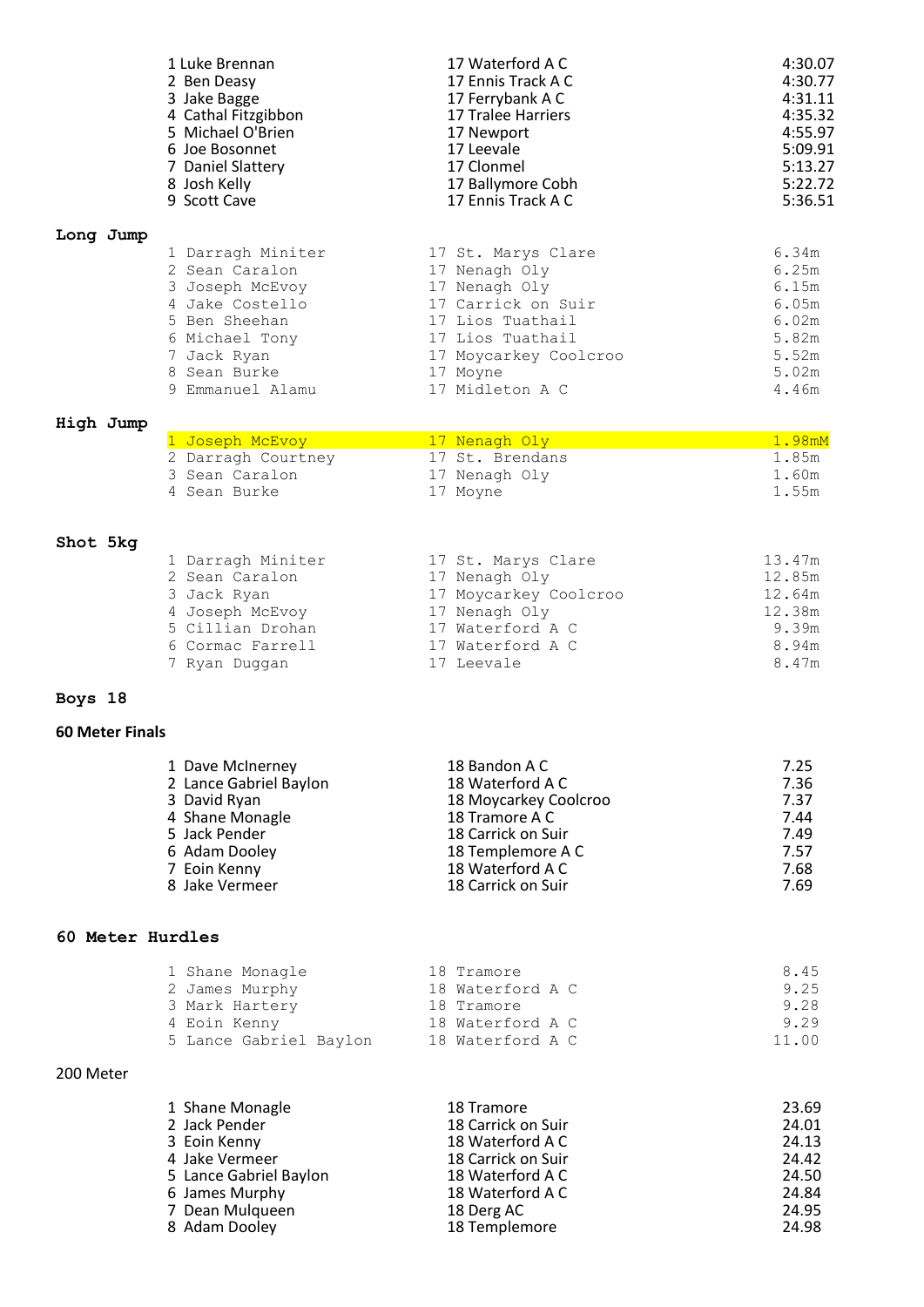|                      | 9 Oscar Ottman                                                                                                                                                                              | 18 Newport                                                                                                                                   | 25.27                                                                           |
|----------------------|---------------------------------------------------------------------------------------------------------------------------------------------------------------------------------------------|----------------------------------------------------------------------------------------------------------------------------------------------|---------------------------------------------------------------------------------|
|                      | 10 Eoin Maher                                                                                                                                                                               | 18 Ferrybank A C                                                                                                                             | 25.83                                                                           |
|                      | 11 Christian O'Connel                                                                                                                                                                       | 18 Limerick AC                                                                                                                               | 26.11                                                                           |
|                      | 12 Neeson O'Brien O'Shea                                                                                                                                                                    | 18 Farranfore                                                                                                                                | 26.38                                                                           |
|                      | 13 Ben Donovan                                                                                                                                                                              | 18 Abbey Striders AC                                                                                                                         | 26.55                                                                           |
| 400 Meter            | 1 Jake Vermeer                                                                                                                                                                              | 18 Carrick on Suir                                                                                                                           | 53.27                                                                           |
|                      | 2 Jack Pender                                                                                                                                                                               | 18 Carrick on Suir                                                                                                                           | 54.01                                                                           |
|                      | 3 Ciaran Nugent                                                                                                                                                                             | 18 Carrig na Bhfear                                                                                                                          | 55.50                                                                           |
|                      | 4 Oscar Ottman                                                                                                                                                                              | 18 Newport                                                                                                                                   | 56.11                                                                           |
|                      | 5 Eoin Maher                                                                                                                                                                                | 18 Ferrybank A C                                                                                                                             | 57.76                                                                           |
|                      | 6 Sean Manley Kelly                                                                                                                                                                         | 18 Ballymore Cobh                                                                                                                            | 60.88                                                                           |
|                      | 7 Dave McInerney                                                                                                                                                                            | 18 Bandon A C                                                                                                                                | 63.57                                                                           |
|                      | 8 Gary Cronin                                                                                                                                                                               | 18 Gneeveguilla A C                                                                                                                          | 80.87                                                                           |
| 800 Meter            | 1 Evan Keane                                                                                                                                                                                | 18 Waterford A C                                                                                                                             | 2:05.44                                                                         |
|                      | 2 Conor Ryan                                                                                                                                                                                | 18 Templemore                                                                                                                                | 2:05.60                                                                         |
|                      | 3 Alan O'Donovan                                                                                                                                                                            | 18 Leevale                                                                                                                                   | 2:06.93                                                                         |
|                      | 4 Naoise O'Flaithear                                                                                                                                                                        | 18 Bandon A C                                                                                                                                | 2:12.15                                                                         |
|                      | 5 Colm McCarthy                                                                                                                                                                             | 18 Clonmel                                                                                                                                   | 2:13.65                                                                         |
|                      | 6 Dane Ryan                                                                                                                                                                                 | 18 Nenagh Oly                                                                                                                                | 2:14.60                                                                         |
|                      | 7 Caoilfhinn O'Dea                                                                                                                                                                          | 18 Kilmurry Ibk Nth Cl                                                                                                                       | 2:16.45                                                                         |
|                      | 8 Fergus O'Brien                                                                                                                                                                            | 18 Waterford A C                                                                                                                             | 2:21.17                                                                         |
|                      | 9 Ben O'Dwyer                                                                                                                                                                               | 18 Moycarkey Coolcroo                                                                                                                        | 2:26.82                                                                         |
| 1500 Meter           | 1 Evan Keane                                                                                                                                                                                | 18 Waterford A C                                                                                                                             | 4:24.18                                                                         |
|                      | 2 Ben Smith                                                                                                                                                                                 | 18 Leevale                                                                                                                                   | 4:24.50                                                                         |
|                      | 3 Naoise O'Flaithear                                                                                                                                                                        | 18 Bandon A C                                                                                                                                | 4:32.57                                                                         |
|                      | 4 Thomas O'Brien                                                                                                                                                                            | 18 Newport                                                                                                                                   | 4:37.08                                                                         |
|                      | 5 Dane Ryan                                                                                                                                                                                 | 18 Nenagh Oly                                                                                                                                | 4:37.61                                                                         |
|                      | 6 Colm McCarthy                                                                                                                                                                             | 18 Clonmel                                                                                                                                   | 4:38.89                                                                         |
|                      | 7 Craig O'Brien                                                                                                                                                                             | 18 Ferrybank A C                                                                                                                             | 4:58.89                                                                         |
|                      | 8 Riain Patterson                                                                                                                                                                           | 18 Clonmel                                                                                                                                   | 5:05.39                                                                         |
| 1500 Meter Race Walk |                                                                                                                                                                                             |                                                                                                                                              |                                                                                 |
| Long Jump            | 1 Gearóid McMahon<br>1 David Ryan<br>2 Shane Monagle<br>3 James Murphy<br>4 Adam Dooley<br>5 Eoin Kenny<br>6 Mark Hartery<br>7 Christian O'Connell 18 Limerick AC<br>8 Lance Gabriel Baylon | 18 Shannon<br>18 Moycarkey Coolcroo<br>18 Tramore<br>18 Waterford A C<br>18 Templemore<br>18 Waterford A C<br>18 Tramore<br>18 Waterford A C | 6:15.18<br>6.63m<br>6.45m<br>6.42m<br>5.99m<br>5.72m<br>5.70m<br>5.19m<br>4.67m |
| Triple Jump          | 1 Cormac O'Sullivan                                                                                                                                                                         | 18 Kenmare & District                                                                                                                        | 11.47m                                                                          |
|                      | 2 James Murphy                                                                                                                                                                              | 18 Waterford A C                                                                                                                             | 11.12m                                                                          |
|                      | 3 Lance Gabriel Baylon                                                                                                                                                                      | 18 Waterford A C                                                                                                                             | 10.16m                                                                          |
| High Jump            | 1 Ben Donovan                                                                                                                                                                               | 18 Abbey Striders AC                                                                                                                         | 1.85m                                                                           |
|                      | 2 James Murphy                                                                                                                                                                              | 18 Waterford A C                                                                                                                             | 1.75m                                                                           |
|                      | 3 Thomas Clancy                                                                                                                                                                             | 18 St John's                                                                                                                                 | 1.70m                                                                           |
| Shot 5kg             | 1 Sean Mockler                                                                                                                                                                              | 18 Moycarkey Coolcroo                                                                                                                        | 14.17m                                                                          |
|                      | 2 David Ryan                                                                                                                                                                                | 17 Moycarkey Coolcroo                                                                                                                        | 13.65m                                                                          |
|                      | 3 Eoin Kenny                                                                                                                                                                                | 18 Waterford A C                                                                                                                             | 11.27m                                                                          |
|                      | 4 Padraig O'Callaghan                                                                                                                                                                       | 18 Leevale                                                                                                                                   | 10.74m                                                                          |